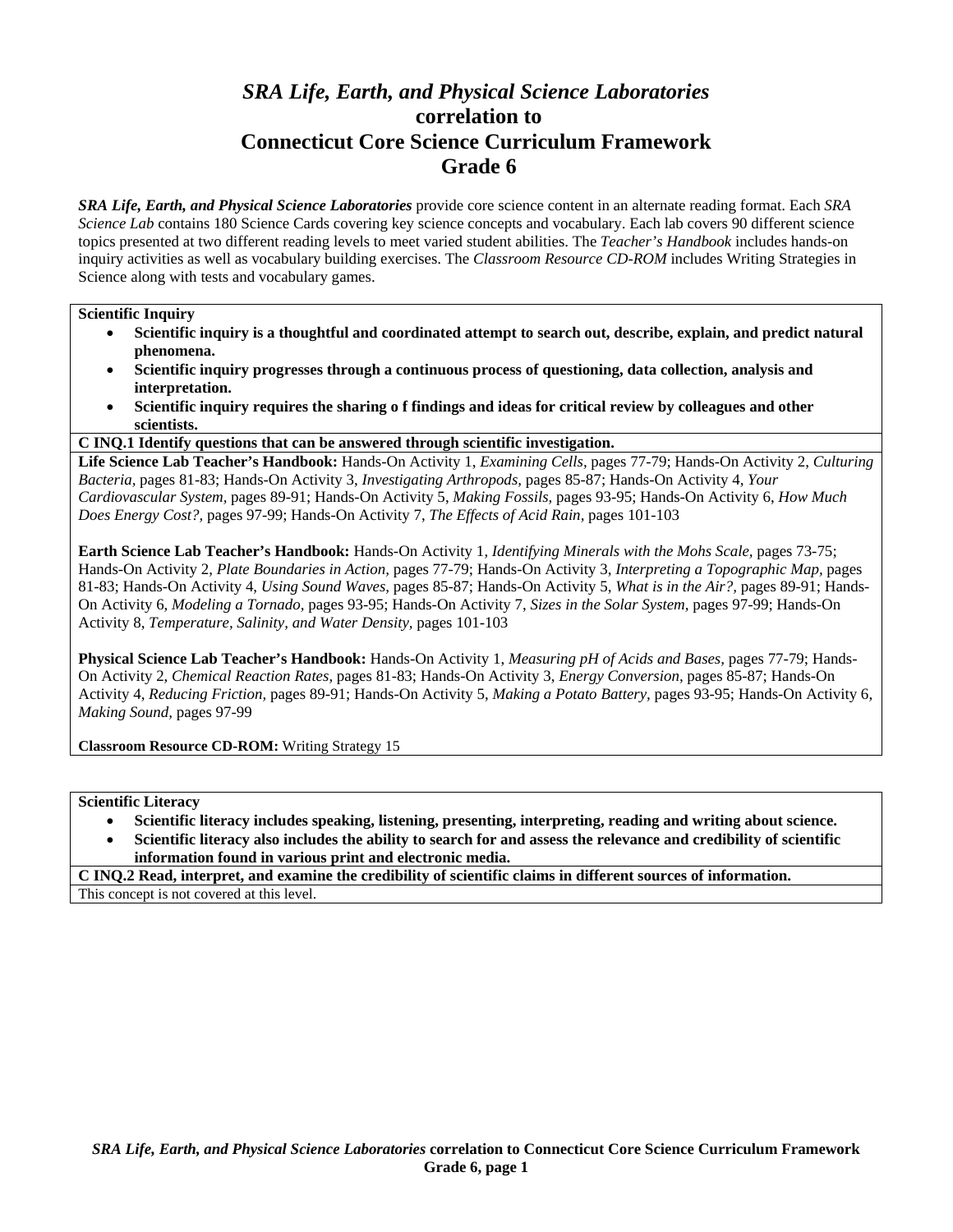- **Scientific inquiry is a thoughtful and coordinated attempt to search out, describe, explain, and predict natural phenomena.**
- **Scientific inquiry progresses through a continuous process of questioning, data collection, analysis and interpretation.**
- **Scientific inquiry requires the sharing o f findings and ideas for critical review by colleagues and other scientists.**
- **C INQ.3 Design and conduct appropriate types of scientific investigations to answer different questions.**

**Life Science Lab Teacher's Handbook:** Hands-On Activity 1, *Examining Cells,* pages 77-79; Hands-On Activity 2, *Culturing Bacteria,* pages 81-83; Hands-On Activity 3, *Investigating Arthropods,* pages 85-87; Hands-On Activity 4, *Your Cardiovascular System,* pages 89-91; Hands-On Activity 5, *Making Fossils,* pages 93-95; Hands-On Activity 6, *How Much Does Energy Cost?,* pages 97-99; Hands-On Activity 7, *The Effects of Acid Rain,* pages 101-103

**Earth Science Lab Teacher's Handbook:** Hands-On Activity 1, *Identifying Minerals with the Mohs Scale,* pages 73-75; Hands-On Activity 2, *Plate Boundaries in Action,* pages 77-79; Hands-On Activity 3, *Interpreting a Topographic Map,* pages 81-83; Hands-On Activity 4, *Using Sound Waves,* pages 85-87; Hands-On Activity 5, *What is in the Air?,* pages 89-91; Hands-On Activity 6, *Modeling a Tornado,* pages 93-95; Hands-On Activity 7, *Sizes in the Solar System,* pages 97-99; Hands-On Activity 8, *Temperature, Salinity, and Water Density,* pages 101-103

**Physical Science Lab Teacher's Handbook:** Hands-On Activity 1, *Measuring pH of Acids and Bases,* pages 77-79; Hands-On Activity 2, *Chemical Reaction Rates,* pages 81-83; Hands-On Activity 3, *Energy Conversion,* pages 85-87; Hands-On Activity 4, *Reducing Friction,* pages 89-91; Hands-On Activity 5, *Making a Potato Battery,* pages 93-95; Hands-On Activity 6, *Making Sound,* pages 97-99

**Classroom Resource CD-ROM:** Writing Strategy 15

**Scientific Inquiry** 

- **Scientific inquiry is a thoughtful and coordinated attempt to search out, describe, explain, and predict natural phenomena.**
- **Scientific inquiry progresses through a continuous process of questioning, data collection, analysis and interpretation.**
- **Scientific inquiry requires the sharing o f findings and ideas for critical review by colleagues and other scientists.**

**C INQ.4 Identify independent and dependent variables, and those variables that are kept constant, when designing an experiment.** 

**Life Science Lab Teacher's Handbook:** Hands-On Activity 7, *The Effects of Acid Rain,* pages 101-103

**Earth Science Lab Teacher's Handbook:** Hands-On Activity 8, *Temperature, Salinity, and Water Density,* pages 101-103

**Physical Science Lab Teacher's Handbook:** Hands-On Activity 2, *Chemical Reaction Rates,* pages 81-83

**Classroom Resource CD-ROM:** Writing Strategy 15, 24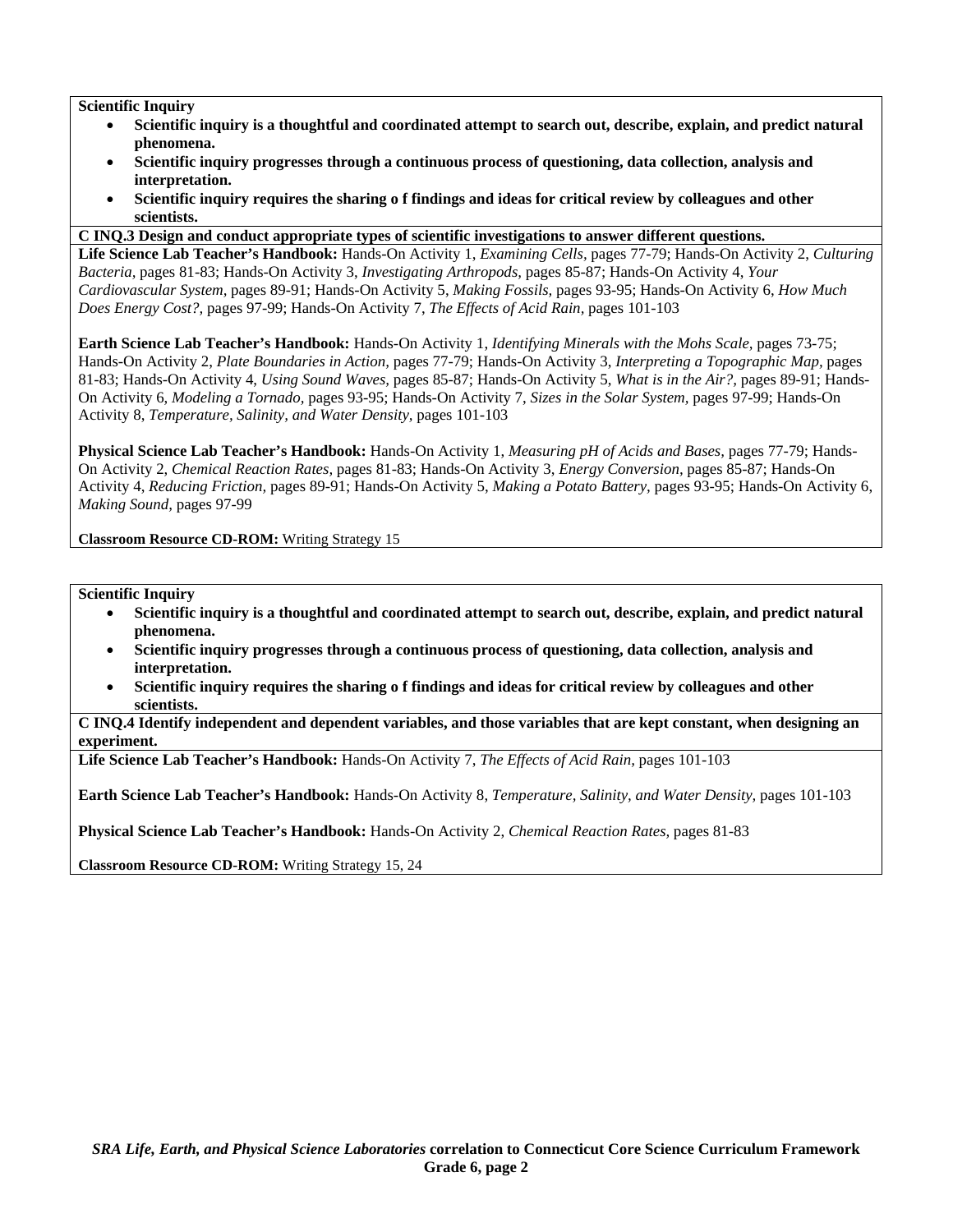- **Scientific inquiry is a thoughtful and coordinated attempt to search out, describe, explain, and predict natural phenomena.**
- **Scientific inquiry progresses through a continuous process of questioning, data collection, analysis and interpretation.**
- **Scientific inquiry requires the sharing o f findings and ideas for critical review by colleagues and other scientists.**

## **C INQ.5 Use appropriate tools and techniques to make observation and gather data.**

**Life Science Lab Teacher's Handbook:** Hands-On Activity 1, *Examining Cells,* pages 77-79; Hands-On Activity 2, *Culturing Bacteria,* pages 81-83; Hands-On Activity 3, *Investigating Arthropods,* pages 85-87; Hands-On Activity 4, *Your Cardiovascular System,* pages 89-91; Hands-On Activity 5, *Making Fossils,* pages 93-95; Hands-On Activity 6, *How Much Does Energy Cost?,* pages 97-99; Hands-On Activity 7, *The Effects of Acid Rain,* pages 101-103

**Earth Science Lab Teacher's Handbook:** Hands-On Activity 1, *Identifying Minerals with the Mohs Scale,* pages 73-75; Hands-On Activity 2, *Plate Boundaries in Action,* pages 77-79; Hands-On Activity 3, *Interpreting a Topographic Map,* pages 81-83; Hands-On Activity 4, *Using Sound Waves,* pages 85-87; Hands-On Activity 5, *What is in the Air?,* pages 89-91; Hands-On Activity 6, *Modeling a Tornado,* pages 93-95; Hands-On Activity 7, *Sizes in the Solar System,* pages 97-99; Hands-On Activity 8, *Temperature, Salinity, and Water Density,* pages 101-103

**Physical Science Lab Teacher's Handbook:** Hands-On Activity 1, *Measuring pH of Acids and Bases,* pages 77-79; Hands-On Activity 2, *Chemical Reaction Rates,* pages 81-83; Hands-On Activity 3, *Energy Conversion,* pages 85-87; Hands-On Activity 4, *Reducing Friction,* pages 89-91; Hands-On Activity 5, *Making a Potato Battery,* pages 93-95; Hands-On Activity 6, *Making Sound,* pages 97-99

**Classroom Resource CD-ROM:** Writing Strategy 2, 11, 24

## **Scientific Numeracy**

- **Scientific numeracy includes the ability to use mathematical operations and procedures to calculate, analyze and present scientific data and ideas.**
- **C INQ.6 Use mathematical operations to analyze and interpret data.**

**Life Science Lab Teacher's Handbook:** Hands-On Activity 2, *Culturing Bacteria,* pages 81-83; Hands-On Activity 4, *Your Cardiovascular System,* pages 89-91; Hands-On Activity 6, *How Much Does Energy Cost?,* pages 97-99; Hands-On Activity 7, *The Effects of Acid Rain,* pages 101-103

**Earth Science Lab Teacher's Handbook:** Hands-On Activity 1, *Identifying Minerals with the Mohs Scale,* pages 73-75; Hands-On Activity 3, *Interpreting a Topographic Map,* pages 81-83; Hands-On Activity 7, *Sizes in the Solar System,* pages 97- 99; Hands-On Activity 8, *Temperature, Salinity, and Water Density,* pages 101-103

**Physical Science Lab Teacher's Handbook:** Hands-On Activity 1, *Measuring pH of Acids and Bases,* pages 77-79; Hands-On Activity 2, *Chemical Reaction Rates,* pages 81-83; Hands-On Activity 3, *Energy Conversion,* pages 85-87; Hands-On Activity 4, *Reducing Friction,* pages 89-91; Hands-On Activity 6, *Making Sound,* pages 97-99

## **Scientific Inquiry**

- **Scientific inquiry is a thoughtful and coordinated attempt to search out, describe, explain, and predict natural phenomena.**
- **Scientific inquiry progresses through a continuous process of questioning, data collection, analysis and interpretation.**
- **Scientific inquiry requires the sharing o f findings and ideas for critical review by colleagues and other scientists.**

**C INQ.7 Identify and present relationships between variables in appropriate graphs.** 

**Life Science Lab Teacher's Handbook:** Hands-On Activity 4, *Your Cardiovascular System,* pages 89-91

**Earth Science Lab Teacher's Handbook:** Hands-On Activity 3, *Interpreting a Topographic Map,* pages 81-83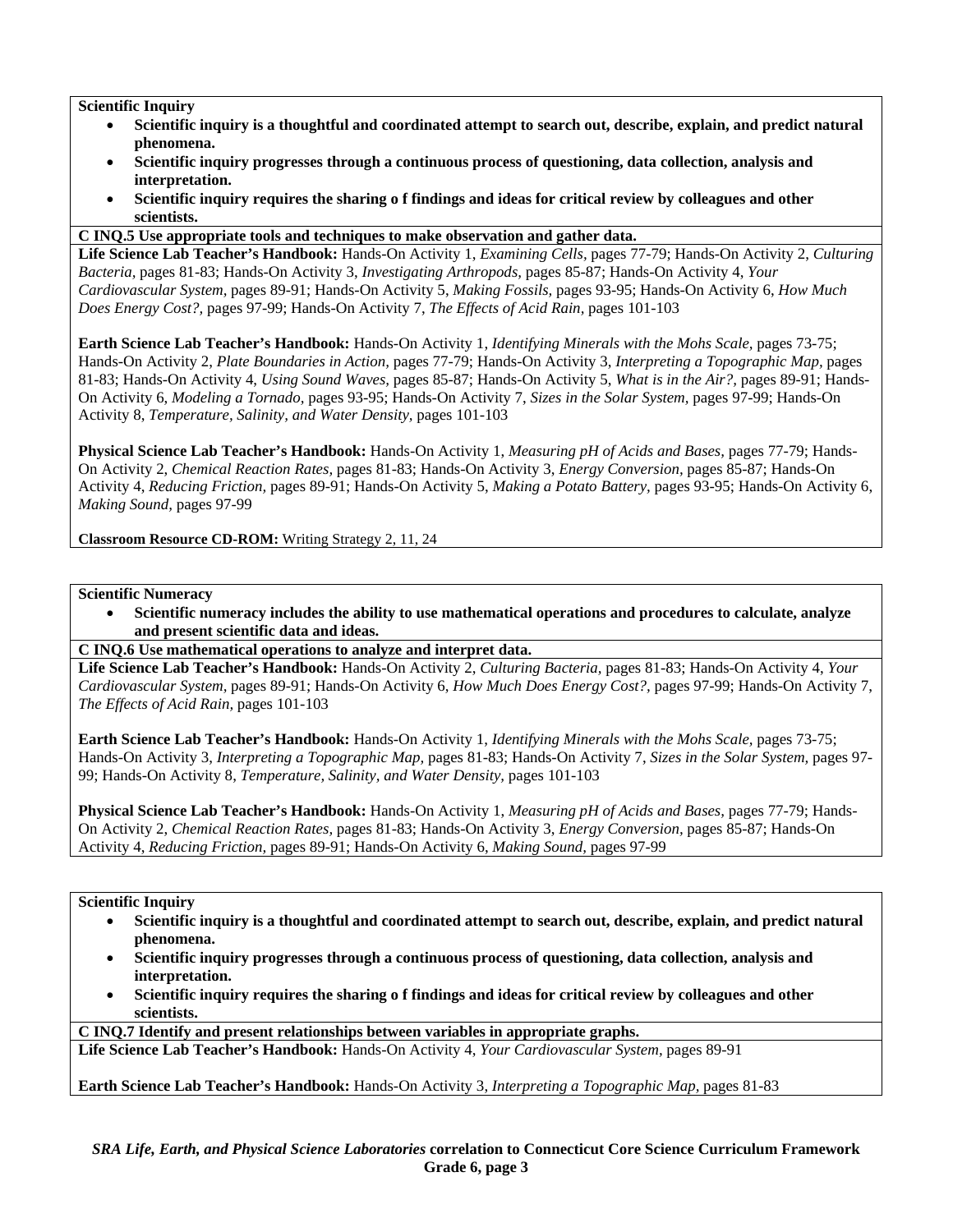- **Scientific inquiry is a thoughtful and coordinated attempt to search out, describe, explain, and predict natural phenomena.**
- **Scientific inquiry progresses through a continuous process of questioning, data collection, analysis and interpretation.**
- **Scientific inquiry requires the sharing o f findings and ideas for critical review by colleagues and other scientists.**

## **C INQ.8 Draw conclusions and identify sources of error.**

**Life Science Lab Teacher's Handbook:** Hands-On Activity 1, *Examining Cells,* pages 77-79; Hands-On Activity 2, *Culturing Bacteria,* pages 81-83; Hands-On Activity 3, *Investigating Arthropods,* pages 85-87; Hands-On Activity 4, *Your Cardiovascular System,* pages 89-91; Hands-On Activity 5, *Making Fossils,* pages 93-95; Hands-On Activity 6, *How Much Does Energy Cost?,* pages 97-99; Hands-On Activity 7, *The Effects of Acid Rain,* pages 101-103

**Earth Science Lab Teacher's Handbook:** Hands-On Activity 1, *Identifying Minerals with the Mohs Scale,* pages 73-75; Hands-On Activity 2, *Plate Boundaries in Action,* pages 77-79; Hands-On Activity 3, *Interpreting a Topographic Map,* pages 81-83; Hands-On Activity 4, *Using Sound Waves,* pages 85-87; Hands-On Activity 5, *What is in the Air?,* pages 89-91; Hands-On Activity 6, *Modeling a Tornado,* pages 93-95; Hands-On Activity 7, *Sizes in the Solar System,* pages 97-99; Hands-On Activity 8, *Temperature, Salinity, and Water Density,* pages 101-103

**Physical Science Lab Teacher's Handbook:** Hands-On Activity 1, *Measuring pH of Acids and Bases,* pages 77-79; Hands-On Activity 2, *Chemical Reaction Rates,* pages 81-83; Hands-On Activity 3, *Energy Conversion,* pages 85-87; Hands-On Activity 4, *Reducing Friction,* pages 89-91; Hands-On Activity 5, *Making a Potato Battery,* pages 93-95; Hands-On Activity 6, *Making Sound,* pages 97-99

**Classroom Resource CD-ROM:** Writing Strategy 18

#### **Scientific Inquiry**

- **Scientific inquiry is a thoughtful and coordinated attempt to search out, describe, explain, and predict natural phenomena.**
- **Scientific inquiry progresses through a continuous process of questioning, data collection, analysis and interpretation.**
- **Scientific inquiry requires the sharing o f findings and ideas for critical review by colleagues and other scientists.**

#### **C INQ.9 Provide explanations to investigated problems or questions.**

**Life Science Lab Teacher's Handbook:** Hands-On Activity 1, *Examining Cells,* pages 77-79; Hands-On Activity 2, *Culturing Bacteria,* pages 81-83; Hands-On Activity 3, *Investigating Arthropods,* pages 85-87; Hands-On Activity 4, *Your Cardiovascular System,* pages 89-91; Hands-On Activity 5, *Making Fossils,* pages 93-95; Hands-On Activity 6, *How Much Does Energy Cost?,* pages 97-99; Hands-On Activity 7, *The Effects of Acid Rain,* pages 101-103

**Earth Science Lab Teacher's Handbook:** Hands-On Activity 1, *Identifying Minerals with the Mohs Scale,* pages 73-75; Hands-On Activity 2, *Plate Boundaries in Action,* pages 77-79; Hands-On Activity 3, *Interpreting a Topographic Map,* pages 81-83; Hands-On Activity 4, *Using Sound Waves,* pages 85-87; Hands-On Activity 5, *What is in the Air?,* pages 89-91; Hands-On Activity 6, *Modeling a Tornado,* pages 93-95; Hands-On Activity 7, *Sizes in the Solar System,* pages 97-99; Hands-On Activity 8, *Temperature, Salinity, and Water Density,* pages 101-103

**Physical Science Lab Teacher's Handbook:** Hands-On Activity 1, *Measuring pH of Acids and Bases,* pages 77-79; Hands-On Activity 2, *Chemical Reaction Rates,* pages 81-83; Hands-On Activity 3, *Energy Conversion,* pages 85-87; Hands-On Activity 4, *Reducing Friction,* pages 89-91; Hands-On Activity 5, *Making a Potato Battery,* pages 93-95; Hands-On Activity 6, *Making Sound,* pages 97-99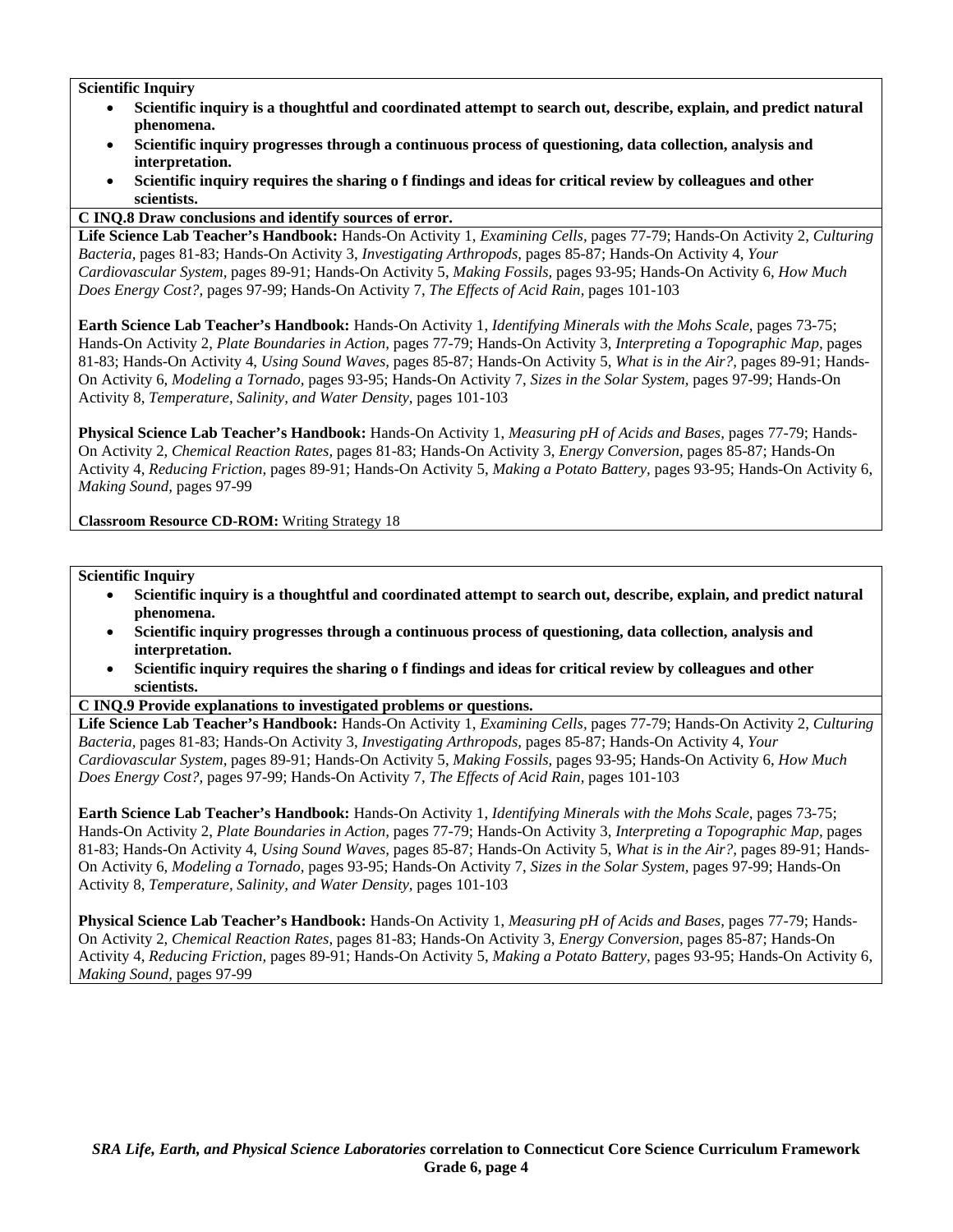## **Scientific Literacy**

- **Scientific literacy includes speaking, listening, presenting, interpreting, reading and writing about science.**
- **Scientific literacy also includes the ability to search for and assess the relevance and credibility of scientific information found in various print and electronic media.**

**C INQ.10 Communicate about science in different formats, using relevant science vocabulary, supporting evidence and clear logic.** 

**Life Science Lab Teacher's Handbook:** Hands-On Activity 1, *Examining Cells,* pages 77-79; Hands-On Activity 2, *Culturing Bacteria,* pages 81-83; Hands-On Activity 3, *Investigating Arthropods,* pages 85-87; Hands-On Activity 4, *Your Cardiovascular System,* pages 89-91; Hands-On Activity 5, *Making Fossils,* pages 93-95; Hands-On Activity 6, *How Much Does Energy Cost?,* pages 97-99; Hands-On Activity 7, *The Effects of Acid Rain,* pages 101-103

**Earth Science Lab Teacher's Handbook:** Hands-On Activity 1, *Identifying Minerals with the Mohs Scale,* pages 73-75; Hands-On Activity 2, *Plate Boundaries in Action,* pages 77-79; Hands-On Activity 3, *Interpreting a Topographic Map,* pages 81-83; Hands-On Activity 4, *Using Sound Waves,* pages 85-87; Hands-On Activity 5, *What is in the Air?,* pages 89-91; Hands-On Activity 6, *Modeling a Tornado,* pages 93-95; Hands-On Activity 7, *Sizes in the Solar System,* pages 97-99; Hands-On Activity 8, *Temperature, Salinity, and Water Density,* pages 101-103

**Physical Science Lab Teacher's Handbook:** Hands-On Activity 1, *Measuring pH of Acids and Bases,* pages 77-79; Hands-On Activity 2, *Chemical Reaction Rates,* pages 81-83; Hands-On Activity 3, *Energy Conversion,* pages 85-87; Hands-On Activity 4, *Reducing Friction,* pages 89-91; Hands-On Activity 5, *Making a Potato Battery,* pages 93-95; Hands-On Activity 6, *Making Sound,* pages 97-99

**Classroom Resource CD-ROM:** Writing Strategy 1-30

**Properties of Matter—How does the structure of matter affect the properties and uses of materials? 6.1-Materials can be classified as pure substances or mixtures, depending on their chemical and physical properties.** 

- **Mixtures are made of combinations of elements and/or compounds, and they can be separated by using a variety of physical means.**
- **Pure substances can either be elements or compounds, and they cannot be broken down by physical means.**

**C 1. Describe the properties of common elements, such as oxygen, hydrogen, carbon, iron, and aluminum.** 

**Physical Science Lab, Level A: Cards 10, 17, 18, 19, 20 Physical Science Lab, Level B:** Cards 10, 17, 18, 19, 20

**Properties of Matter—How does the structure of matter affect the properties and uses of materials? 6.1-Materials can be classified as pure substances or mixtures, depending on their chemical and physical properties.** 

• **Mixtures are made of combinations of elements and/or compounds, and they can be separated by using a variety of physical means.** 

• **Pure substances can either be elements or compounds, and they cannot be broken down by physical means.** 

**C 2. Describe how the properties of simple compounds, such as water and table salt, are different from the properties of the elements of which they are made.** 

**Physical Science Lab, Level A: Cards 11, 31, 32** Physical Science Lab, Level B: Cards 11, 31, 32

| Properties of Matter—How does the structure of matter affect the properties and uses of materials?                   |
|----------------------------------------------------------------------------------------------------------------------|
| 6.1-Materials can be classified as pure substances or mixtures, depending on their chemical and physical properties. |

• **Mixtures are made of combinations of elements and/or compounds, and they can be separated by using a variety of physical means.** 

• **Pure substances can either be elements or compounds, and they cannot be broken down by physical means.** 

**C 3. Explain how mixtures can be separated by using the properties of the substances from which they are made, such as particle size, density, solubility, and boiling point.** 

**Physical Science Lab, Level A: Cards 12, 13 Physical Science Lab, Level B: Cards 12, 13**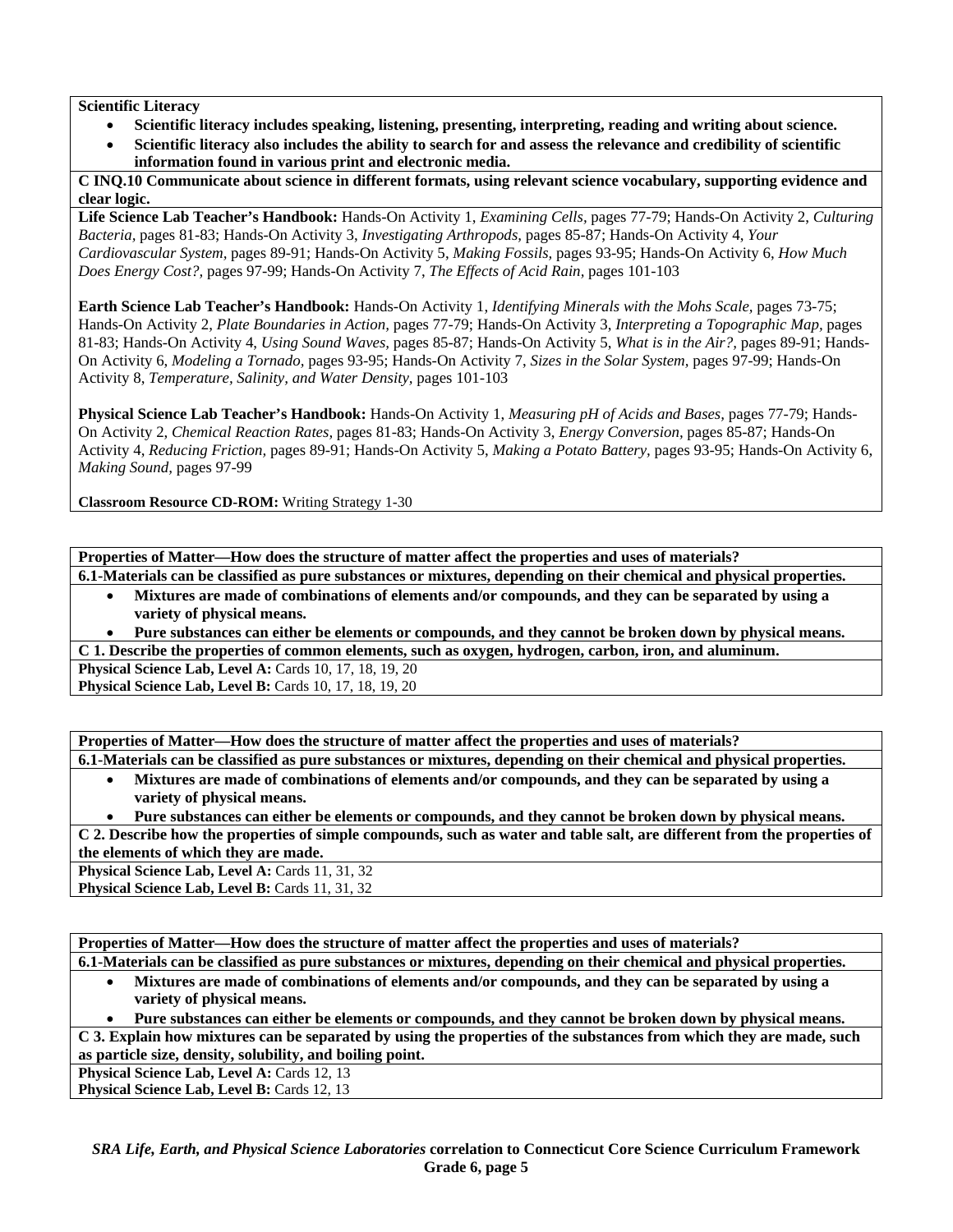**Matter and Energy in Ecosystems—How do matter and energy flow through ecosystems?** 

**6.2-An ecosystem is composed of all the populations that are living in a certain space and the physical factors with which they interact.** 

- **Populations in ecosystems are affected by biotic factors, such as other populations, and abiotic factors, such as soil and water supply.**
- **Populations in ecosystems can be categorized as producers, consumers, and decomposers of organic matter.**

**C 4. Describe how abiotic factors, such as temperature, water and sunlight, affect the ability of plants to create their own food through photosynthesis.** 

Life Science Lab, Level A: Cards 17, 70, 71 **Life Science Lab, Level B: Cards 17, 70, 71** 

**Matter and Energy in Ecosystems—How do matter and energy flow through ecosystems?** 

**6.2-An ecosystem is composed of all the populations that are living in a certain space and the physical factors with which they interact.** 

- **Populations in ecosystems are affected by biotic factors, such as other populations, and abiotic factors, such as soil and water supply.**
- **Populations in ecosystems can be categorized as producers, consumers, and decomposers of organic matter. C 5. Explain how populations are effected by predator-prey relationships.**

Life Science Lab, Level A: Cards 73, 75, 76

Life Science Lab, Level B: Cards 73, 75, 76

**Matter and Energy in Ecosystems—How do matter and energy flow through ecosystems?** 

**6.2-An ecosystem is composed of all the populations that are living in a certain space and the physical factors with which they interact.** 

- **Populations in ecosystems are affected by biotic factors, such as other populations, and abiotic factors, such as soil and water supply.**
- **Populations in ecosystems can be categorized as producers, consumers, and decomposers of organic matter. C 6. Describe common food webs in different Connecticut ecosystems.**

**Life Science Lab, Level A:** Cards 76, 77, 81, 82

Life Science Lab, Level B: Cards 76, 77, 81, 82

**Energy in the Earth's Systems—How do external and internal sources of energy affect the Earth's systems? 6.3-Variations in the amount of the sun's energy hitting the Earth's surface affect daily and seasonal weather patterns.** 

• **Local and regional weather are affected by the amount of solar energy these areas receive and by their proximity to a large body of water.** 

**C 7. Describe the effect of heating on the movement of molecules in solids, liquids, and gases.** 

**Physical Science Lab, Level A: Cards 5, 6, 42** 

**Physical Science Lab, Level B: Cards 5, 6, 42** 

**Energy in the Earth's Systems—How do external and internal sources of energy affect the Earth's systems? 6.3-Variations in the amount of the sun's energy hitting the Earth's surface affect daily and seasonal weather patterns.** 

• **Local and regional weather are affected by the amount of solar energy these areas receive and by their proximity to a large body of water.** 

**C 8. Explain how local weather conditions are related to the temperature, pressure and water content of the atmosphere and the proximity to a large body of water.** 

**Earth Science Lab, Level A:** Cards 38, 39, 40, 41, 43, 44, 45, 46, 47, 48, 49, 50, 51, 52, 53, 54, 56, 57 **Earth Science Lab, Level B:** Cards 38, 39, 40, 41, 43, 44, 45, 46, 47, 48, 49, 50, 51, 52, 53, 54, 56, 57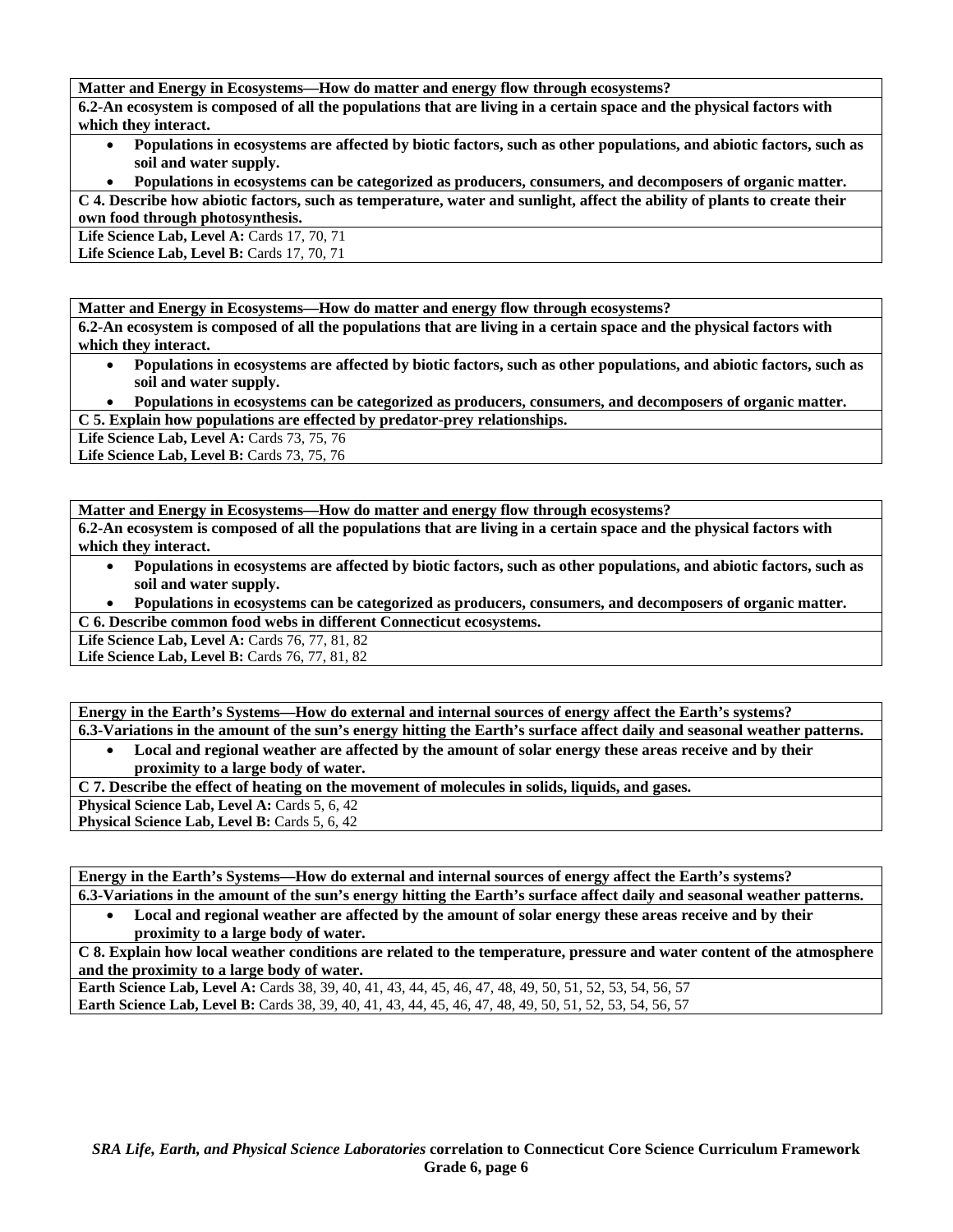**Energy in the Earth's Systems—How do external and internal sources of energy affect the Earth's systems?** 

**6.3-Variations in the amount of the sun's energy hitting the Earth's surface affect daily and seasonal weather patterns.**  • **Local and regional weather are affected by the amount of solar energy these areas receive and by their proximity to a large body of water.** 

**C 9. Explain how the uneven heating of the Earth's surface causes winds.** 

**Earth Science Lab, Level A: Cards 38, 39, 40, 41** 

**Earth Science Lab, Level B: Cards 38, 39, 40, 41** 

**Science and Technology in Society—How do science and technology affect the quality of our lives? 6.4-Water moving across and through earth materials carries with it the products of human activities.** 

• **Most precipitation that falls on Connecticut eventually reaches Long Island Sound. C 10. Explain the role of septic and sewage systems on the quality of surface and ground water.** 

Life Science Lab, Level A: Card 90 Life Science Lab, Level B: Card 90

**Earth Science Lab, Level A: Card 86 Earth Science Lab, Level B: Card 86** 

**Science and Technology in Society—How do science and technology affect the quality of our lives? 6.4-Water moving across and through earth materials carries with it the products of human activities.** 

• **Most precipitation that falls on Connecticut eventually reaches Long Island Sound.** 

**C 11. Explain how human activity may impact water resources in Connecticut, such as ponds, rivers, and the Long Island Sound ecosystem.** 

Life Science Lab, Level A: Card 90 Life Science Lab, Level B: Card 90

Earth Science Lab, Level A: Card 86 **Earth Science Lab, Level B:** Card 86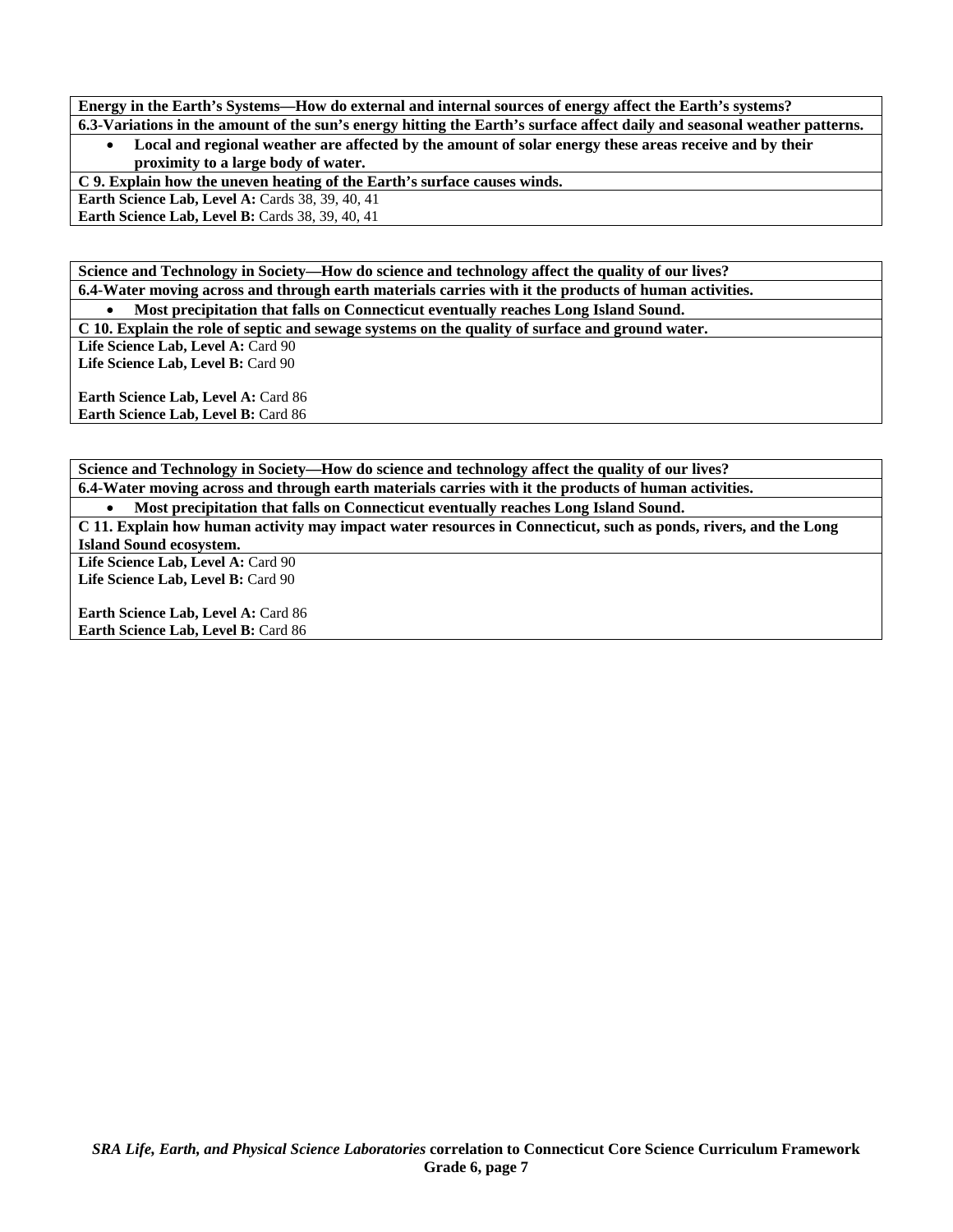# *SRA Life, Earth, and Physical Science Laboratories*  **correlation to Connecticut Core Science Curriculum Framework Grade 7**

*SRA Life, Earth, and Physical Science Laboratories* provide core science content in an alternate reading format. Each *SRA Science Lab* contains 180 Science Cards covering key science concepts and vocabulary. Each lab covers 90 different science topics presented at two different reading levels to meet varied student abilities. The *Teacher's Handbook* includes hands-on inquiry activities as well as vocabulary building exercises. The *Classroom Resource CD-ROM* includes Writing Strategies in Science along with tests and vocabulary games.

#### **Scientific Inquiry**

- **Scientific inquiry is a thoughtful and coordinated attempt to search out, describe, explain, and predict natural phenomena.**
- **Scientific inquiry progresses through a continuous process of questioning, data collection, analysis and interpretation.**
- **Scientific inquiry requires the sharing o f findings and ideas for critical review by colleagues and other scientists.**
- **C INQ.1 Identify questions that can be answered through scientific investigation.**

**Life Science Lab Teacher's Handbook:** Hands-On Activity 1, *Examining Cells,* pages 77-79; Hands-On Activity 2, *Culturing Bacteria,* pages 81-83; Hands-On Activity 3, *Investigating Arthropods,* pages 85-87; Hands-On Activity 4, *Your Cardiovascular System,* pages 89-91; Hands-On Activity 5, *Making Fossils,* pages 93-95; Hands-On Activity 6, *How Much Does Energy Cost?,* pages 97-99; Hands-On Activity 7, *The Effects of Acid Rain,* pages 101-103

**Earth Science Lab Teacher's Handbook:** Hands-On Activity 1, *Identifying Minerals with the Mohs Scale,* pages 73-75; Hands-On Activity 2, *Plate Boundaries in Action,* pages 77-79; Hands-On Activity 3, *Interpreting a Topographic Map,* pages 81-83; Hands-On Activity 4, *Using Sound Waves,* pages 85-87; Hands-On Activity 5, *What is in the Air?,* pages 89-91; Hands-On Activity 6, *Modeling a Tornado,* pages 93-95; Hands-On Activity 7, *Sizes in the Solar System,* pages 97-99; Hands-On Activity 8, *Temperature, Salinity, and Water Density,* pages 101-103

**Physical Science Lab Teacher's Handbook:** Hands-On Activity 1, *Measuring pH of Acids and Bases,* pages 77-79; Hands-On Activity 2, *Chemical Reaction Rates,* pages 81-83; Hands-On Activity 3, *Energy Conversion,* pages 85-87; Hands-On Activity 4, *Reducing Friction,* pages 89-91; Hands-On Activity 5, *Making a Potato Battery,* pages 93-95; Hands-On Activity 6, *Making Sound,* pages 97-99

**Classroom Resource CD-ROM:** Writing Strategy 15

**Scientific Literacy** 

- **Scientific literacy includes speaking, listening, presenting, interpreting, reading and writing about science.**
- **Scientific literacy also includes the ability to search for and assess the relevance and credibility of scientific information found in various print and electronic media.**

**C INQ.2 Read, interpret, and examine the credibility of scientific claims in different sources of information.**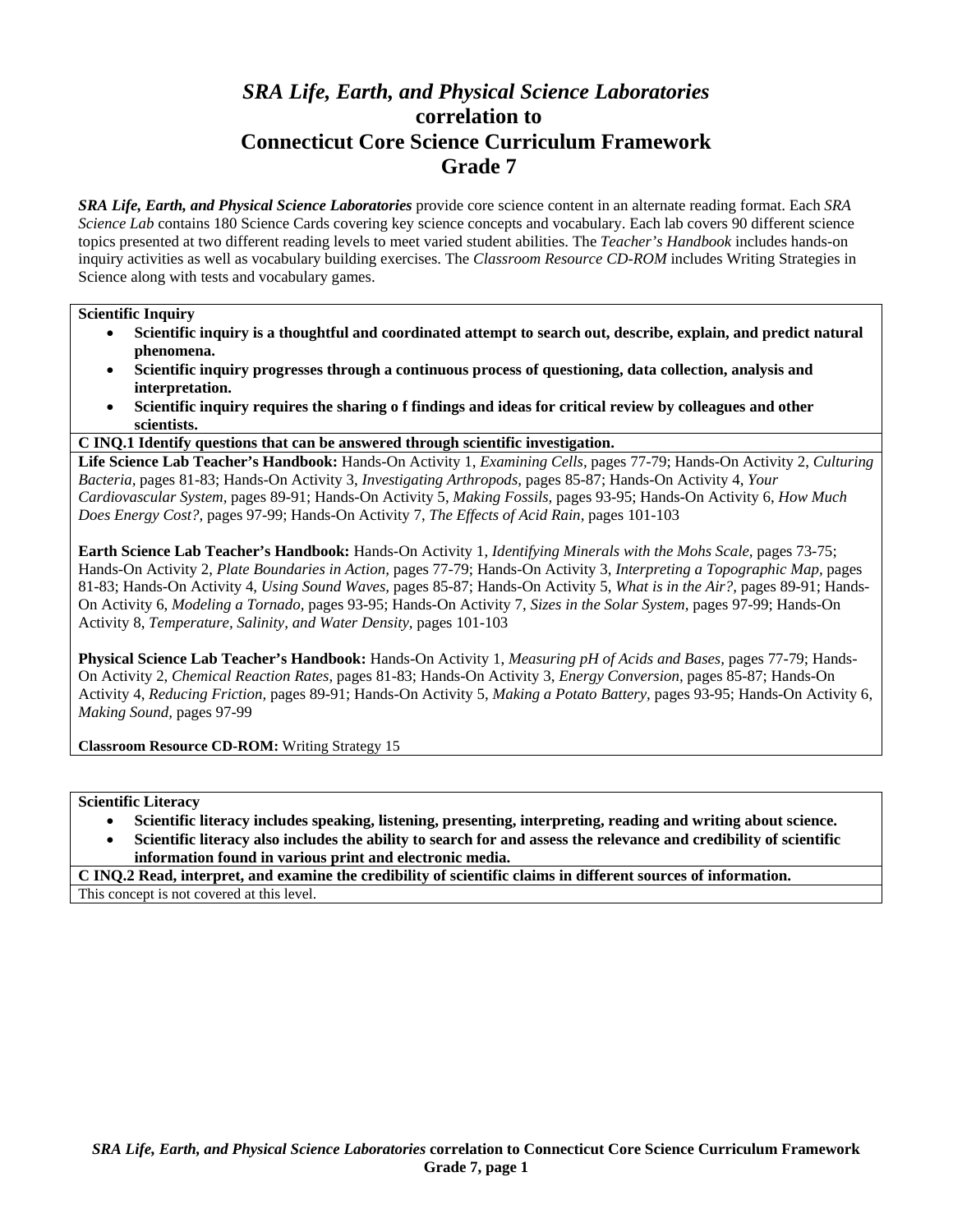- **Scientific inquiry is a thoughtful and coordinated attempt to search out, describe, explain, and predict natural phenomena.**
- **Scientific inquiry progresses through a continuous process of questioning, data collection, analysis and interpretation.**
- **Scientific inquiry requires the sharing o f findings and ideas for critical review by colleagues and other scientists.**
- **C INQ.3 Design and conduct appropriate types of scientific investigations to answer different questions.**

**Life Science Lab Teacher's Handbook:** Hands-On Activity 1, *Examining Cells,* pages 77-79; Hands-On Activity 2, *Culturing Bacteria,* pages 81-83; Hands-On Activity 3, *Investigating Arthropods,* pages 85-87; Hands-On Activity 4, *Your Cardiovascular System,* pages 89-91; Hands-On Activity 5, *Making Fossils,* pages 93-95; Hands-On Activity 6, *How Much Does Energy Cost?,* pages 97-99; Hands-On Activity 7, *The Effects of Acid Rain,* pages 101-103

**Earth Science Lab Teacher's Handbook:** Hands-On Activity 1, *Identifying Minerals with the Mohs Scale,* pages 73-75; Hands-On Activity 2, *Plate Boundaries in Action,* pages 77-79; Hands-On Activity 3, *Interpreting a Topographic Map,* pages 81-83; Hands-On Activity 4, *Using Sound Waves,* pages 85-87; Hands-On Activity 5, *What is in the Air?,* pages 89-91; Hands-On Activity 6, *Modeling a Tornado,* pages 93-95; Hands-On Activity 7, *Sizes in the Solar System,* pages 97-99; Hands-On Activity 8, *Temperature, Salinity, and Water Density,* pages 101-103

**Physical Science Lab Teacher's Handbook:** Hands-On Activity 1, *Measuring pH of Acids and Bases,* pages 77-79; Hands-On Activity 2, *Chemical Reaction Rates,* pages 81-83; Hands-On Activity 3, *Energy Conversion,* pages 85-87; Hands-On Activity 4, *Reducing Friction,* pages 89-91; Hands-On Activity 5, *Making a Potato Battery,* pages 93-95; Hands-On Activity 6, *Making Sound,* pages 97-99

**Classroom Resource CD-ROM:** Writing Strategy 15

**Scientific Inquiry** 

- **Scientific inquiry is a thoughtful and coordinated attempt to search out, describe, explain, and predict natural phenomena.**
- **Scientific inquiry progresses through a continuous process of questioning, data collection, analysis and interpretation.**
- **Scientific inquiry requires the sharing o f findings and ideas for critical review by colleagues and other scientists.**

**C INQ.4 Identify independent and dependent variables, and those variables that are kept constant, when designing an experiment.** 

**Life Science Lab Teacher's Handbook:** Hands-On Activity 7, *The Effects of Acid Rain,* pages 101-103

**Earth Science Lab Teacher's Handbook:** Hands-On Activity 8, *Temperature, Salinity, and Water Density,* pages 101-103

**Physical Science Lab Teacher's Handbook:** Hands-On Activity 2, *Chemical Reaction Rates,* pages 81-83

**Classroom Resource CD-ROM:** Writing Strategy 15, 24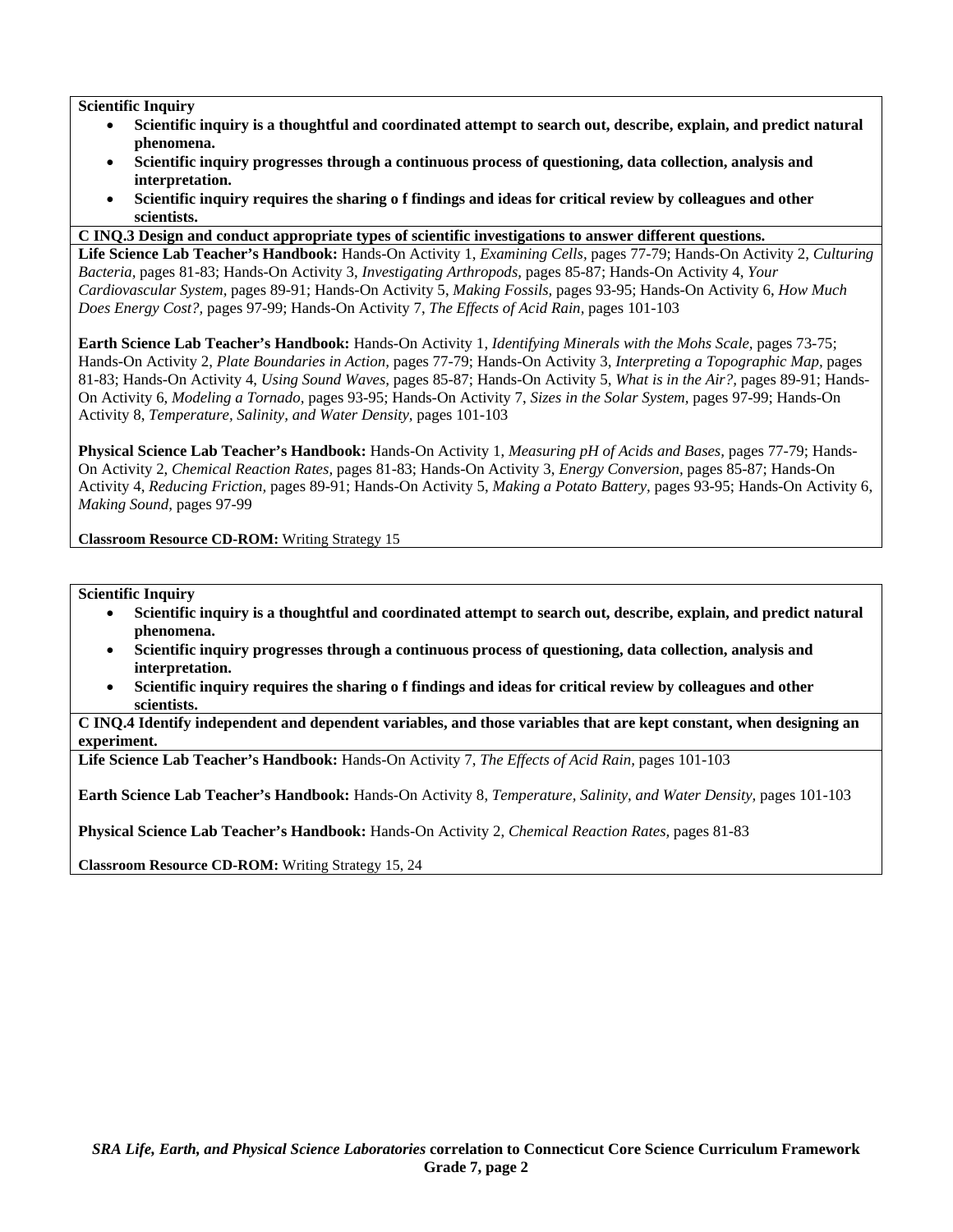- **Scientific inquiry is a thoughtful and coordinated attempt to search out, describe, explain, and predict natural phenomena.**
- **Scientific inquiry progresses through a continuous process of questioning, data collection, analysis and interpretation.**
- **Scientific inquiry requires the sharing o f findings and ideas for critical review by colleagues and other scientists.**

## **C INQ.5 Use appropriate tools and techniques to make observation and gather data.**

**Life Science Lab Teacher's Handbook:** Hands-On Activity 1, *Examining Cells,* pages 77-79; Hands-On Activity 2, *Culturing Bacteria,* pages 81-83; Hands-On Activity 3, *Investigating Arthropods,* pages 85-87; Hands-On Activity 4, *Your Cardiovascular System,* pages 89-91; Hands-On Activity 5, *Making Fossils,* pages 93-95; Hands-On Activity 6, *How Much Does Energy Cost?,* pages 97-99; Hands-On Activity 7, *The Effects of Acid Rain,* pages 101-103

**Earth Science Lab Teacher's Handbook:** Hands-On Activity 1, *Identifying Minerals with the Mohs Scale,* pages 73-75; Hands-On Activity 2, *Plate Boundaries in Action,* pages 77-79; Hands-On Activity 3, *Interpreting a Topographic Map,* pages 81-83; Hands-On Activity 4, *Using Sound Waves,* pages 85-87; Hands-On Activity 5, *What is in the Air?,* pages 89-91; Hands-On Activity 6, *Modeling a Tornado,* pages 93-95; Hands-On Activity 7, *Sizes in the Solar System,* pages 97-99; Hands-On Activity 8, *Temperature, Salinity, and Water Density,* pages 101-103

**Physical Science Lab Teacher's Handbook:** Hands-On Activity 1, *Measuring pH of Acids and Bases,* pages 77-79; Hands-On Activity 2, *Chemical Reaction Rates,* pages 81-83; Hands-On Activity 3, *Energy Conversion,* pages 85-87; Hands-On Activity 4, *Reducing Friction,* pages 89-91; Hands-On Activity 5, *Making a Potato Battery,* pages 93-95; Hands-On Activity 6, *Making Sound,* pages 97-99

**Classroom Resource CD-ROM:** Writing Strategy 2, 11, 24

## **Scientific Numeracy**

- **Scientific numeracy includes the ability to use mathematical operations and procedures to calculate, analyze and present scientific data and ideas.**
- **C INQ.6 Use mathematical operations to analyze and interpret data.**

**Life Science Lab Teacher's Handbook:** Hands-On Activity 2, *Culturing Bacteria,* pages 81-83; Hands-On Activity 4, *Your Cardiovascular System,* pages 89-91; Hands-On Activity 6, *How Much Does Energy Cost?,* pages 97-99; Hands-On Activity 7, *The Effects of Acid Rain,* pages 101-103

**Earth Science Lab Teacher's Handbook:** Hands-On Activity 1, *Identifying Minerals with the Mohs Scale,* pages 73-75; Hands-On Activity 3, *Interpreting a Topographic Map,* pages 81-83; Hands-On Activity 7, *Sizes in the Solar System,* pages 97- 99; Hands-On Activity 8, *Temperature, Salinity, and Water Density,* pages 101-103

**Physical Science Lab Teacher's Handbook:** Hands-On Activity 1, *Measuring pH of Acids and Bases,* pages 77-79; Hands-On Activity 2, *Chemical Reaction Rates,* pages 81-83; Hands-On Activity 3, *Energy Conversion,* pages 85-87; Hands-On Activity 4, *Reducing Friction,* pages 89-91; Hands-On Activity 6, *Making Sound,* pages 97-99

## **Scientific Inquiry**

- **Scientific inquiry is a thoughtful and coordinated attempt to search out, describe, explain, and predict natural phenomena.**
- **Scientific inquiry progresses through a continuous process of questioning, data collection, analysis and interpretation.**
- **Scientific inquiry requires the sharing o f findings and ideas for critical review by colleagues and other scientists.**

**C INQ.7 Identify and present relationships between variables in appropriate graphs.** 

**Life Science Lab Teacher's Handbook:** Hands-On Activity 4, *Your Cardiovascular System,* pages 89-91

**Earth Science Lab Teacher's Handbook:** Hands-On Activity 3, *Interpreting a Topographic Map,* pages 81-83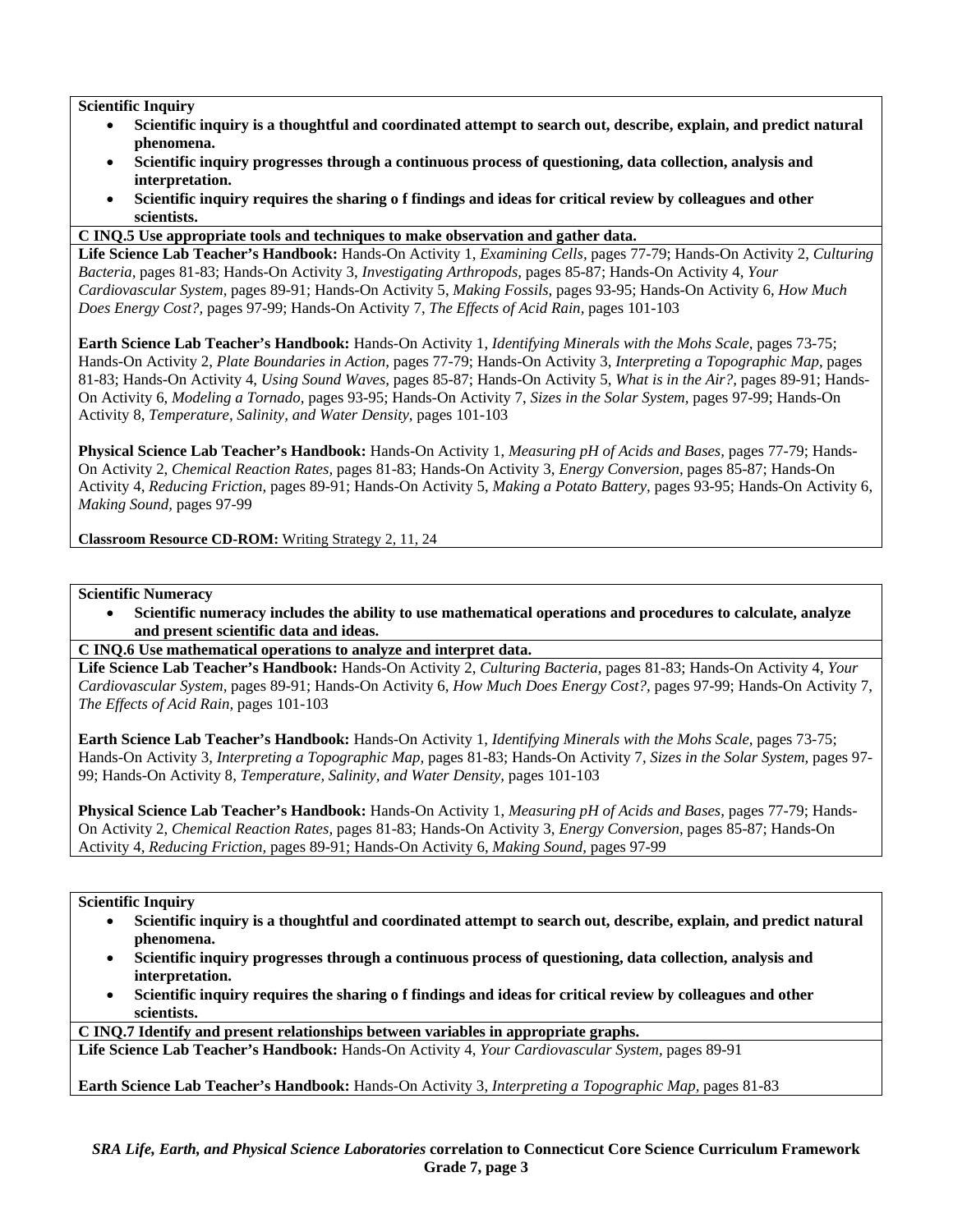- **Scientific inquiry is a thoughtful and coordinated attempt to search out, describe, explain, and predict natural phenomena.**
- **Scientific inquiry progresses through a continuous process of questioning, data collection, analysis and interpretation.**
- **Scientific inquiry requires the sharing o f findings and ideas for critical review by colleagues and other scientists.**

## **C INQ.8 Draw conclusions and identify sources of error.**

**Life Science Lab Teacher's Handbook:** Hands-On Activity 1, *Examining Cells,* pages 77-79; Hands-On Activity 2, *Culturing Bacteria,* pages 81-83; Hands-On Activity 3, *Investigating Arthropods,* pages 85-87; Hands-On Activity 4, *Your Cardiovascular System,* pages 89-91; Hands-On Activity 5, *Making Fossils,* pages 93-95; Hands-On Activity 6, *How Much Does Energy Cost?,* pages 97-99; Hands-On Activity 7, *The Effects of Acid Rain,* pages 101-103

**Earth Science Lab Teacher's Handbook:** Hands-On Activity 1, *Identifying Minerals with the Mohs Scale,* pages 73-75; Hands-On Activity 2, *Plate Boundaries in Action,* pages 77-79; Hands-On Activity 3, *Interpreting a Topographic Map,* pages 81-83; Hands-On Activity 4, *Using Sound Waves,* pages 85-87; Hands-On Activity 5, *What is in the Air?,* pages 89-91; Hands-On Activity 6, *Modeling a Tornado,* pages 93-95; Hands-On Activity 7, *Sizes in the Solar System,* pages 97-99; Hands-On Activity 8, *Temperature, Salinity, and Water Density,* pages 101-103

**Physical Science Lab Teacher's Handbook:** Hands-On Activity 1, *Measuring pH of Acids and Bases,* pages 77-79; Hands-On Activity 2, *Chemical Reaction Rates,* pages 81-83; Hands-On Activity 3, *Energy Conversion,* pages 85-87; Hands-On Activity 4, *Reducing Friction,* pages 89-91; Hands-On Activity 5, *Making a Potato Battery,* pages 93-95; Hands-On Activity 6, *Making Sound,* pages 97-99

**Classroom Resource CD-ROM:** Writing Strategy 18

#### **Scientific Inquiry**

- **Scientific inquiry is a thoughtful and coordinated attempt to search out, describe, explain, and predict natural phenomena.**
- **Scientific inquiry progresses through a continuous process of questioning, data collection, analysis and interpretation.**
- **Scientific inquiry requires the sharing o f findings and ideas for critical review by colleagues and other scientists.**

#### **C INQ.9 Provide explanations to investigated problems or questions.**

**Life Science Lab Teacher's Handbook:** Hands-On Activity 1, *Examining Cells,* pages 77-79; Hands-On Activity 2, *Culturing Bacteria,* pages 81-83; Hands-On Activity 3, *Investigating Arthropods,* pages 85-87; Hands-On Activity 4, *Your Cardiovascular System,* pages 89-91; Hands-On Activity 5, *Making Fossils,* pages 93-95; Hands-On Activity 6, *How Much Does Energy Cost?,* pages 97-99; Hands-On Activity 7, *The Effects of Acid Rain,* pages 101-103

**Earth Science Lab Teacher's Handbook:** Hands-On Activity 1, *Identifying Minerals with the Mohs Scale,* pages 73-75; Hands-On Activity 2, *Plate Boundaries in Action,* pages 77-79; Hands-On Activity 3, *Interpreting a Topographic Map,* pages 81-83; Hands-On Activity 4, *Using Sound Waves,* pages 85-87; Hands-On Activity 5, *What is in the Air?,* pages 89-91; Hands-On Activity 6, *Modeling a Tornado,* pages 93-95; Hands-On Activity 7, *Sizes in the Solar System,* pages 97-99; Hands-On Activity 8, *Temperature, Salinity, and Water Density,* pages 101-103

**Physical Science Lab Teacher's Handbook:** Hands-On Activity 1, *Measuring pH of Acids and Bases,* pages 77-79; Hands-On Activity 2, *Chemical Reaction Rates,* pages 81-83; Hands-On Activity 3, *Energy Conversion,* pages 85-87; Hands-On Activity 4, *Reducing Friction,* pages 89-91; Hands-On Activity 5, *Making a Potato Battery,* pages 93-95; Hands-On Activity 6, *Making Sound,* pages 97-99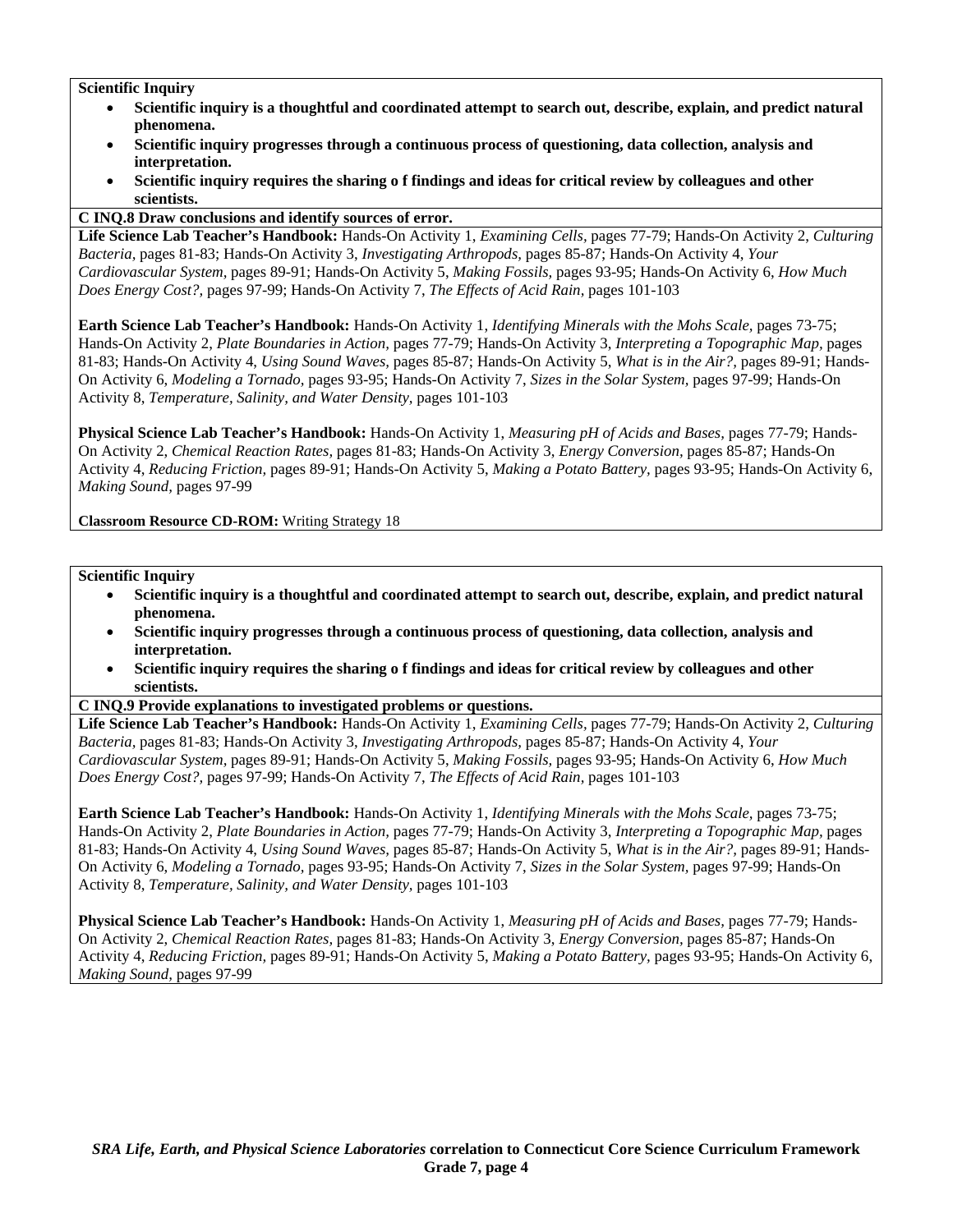## **Scientific Literacy**

- **Scientific literacy includes speaking, listening, presenting, interpreting, reading and writing about science.**
- **Scientific literacy also includes the ability to search for and assess the relevance and credibility of scientific information found in various print and electronic media.**

**C INQ.10 Communicate about science in different formats, using relevant science vocabulary, supporting evidence and clear logic.** 

**Life Science Lab Teacher's Handbook:** Hands-On Activity 1, *Examining Cells,* pages 77-79; Hands-On Activity 2, *Culturing Bacteria,* pages 81-83; Hands-On Activity 3, *Investigating Arthropods,* pages 85-87; Hands-On Activity 4, *Your Cardiovascular System,* pages 89-91; Hands-On Activity 5, *Making Fossils,* pages 93-95; Hands-On Activity 6, *How Much Does Energy Cost?,* pages 97-99; Hands-On Activity 7, *The Effects of Acid Rain,* pages 101-103

**Earth Science Lab Teacher's Handbook:** Hands-On Activity 1, *Identifying Minerals with the Mohs Scale,* pages 73-75; Hands-On Activity 2, *Plate Boundaries in Action,* pages 77-79; Hands-On Activity 3, *Interpreting a Topographic Map,* pages 81-83; Hands-On Activity 4, *Using Sound Waves,* pages 85-87; Hands-On Activity 5, *What is in the Air?,* pages 89-91; Hands-On Activity 6, *Modeling a Tornado,* pages 93-95; Hands-On Activity 7, *Sizes in the Solar System,* pages 97-99; Hands-On Activity 8, *Temperature, Salinity, and Water Density,* pages 101-103

**Physical Science Lab Teacher's Handbook:** Hands-On Activity 1, *Measuring pH of Acids and Bases,* pages 77-79; Hands-On Activity 2, *Chemical Reaction Rates,* pages 81-83; Hands-On Activity 3, *Energy Conversion,* pages 85-87; Hands-On Activity 4, *Reducing Friction,* pages 89-91; Hands-On Activity 5, *Making a Potato Battery,* pages 93-95; Hands-On Activity 6, *Making Sound,* pages 97-99

**Classroom Resource CD-ROM:** Writing Strategy 1-30

**Energy Transfer and Transformations—What is the role of energy in our world?** 

**7.1-Energy provides the ability to do work and can exist in many forms.** 

• **Work is the process of making objects move through the application of force.** 

• **Energy can be stored in many forms and can be transformed into the energy of motion.** 

**C 12. Explain the relationship among force, distance, and work, and use the relationship (W=F x D) to calculate work done in lifting heavy objects.** 

**Physical Science Lab, Level A: Card 62 Physical Science Lab, Level B: Card 62** 

**Energy Transfer and Transformations—What is the role of energy in our world?** 

**7.1-Energy provides the ability to do work and can exist in many forms.** 

• **Work is the process of making objects move through the application of force.** 

• **Energy can be stored in many forms and can be transformed into the energy of motion.** 

**C 13. Explain how simple machines, such as inclined planes, pulleys and levers, are used to create mechanical advantage.** 

**Physical Science Lab, Level A: Cards 63, 64** Physical Science Lab, Level B: Cards 63, 64

**Energy Transfer and Transformations—What is the role of energy in our world? 7.1-Energy provides the ability to do work and can exist in many forms.** 

• **Work is the process of making objects move through the application of force.** 

• **Energy can be stored in many forms and can be transformed into the energy of motion.** 

**C 14. Describe how different types of stored (potential) energy can be used to make objects move.** 

**Physical Science Lab, Level A: Cards 36, 37, 38, 39, 40, 41, 42** 

**Physical Science Lab, Level B:** Cards 36, 37, 38, 39, 40, 41, 42

**Physical Science Lab Teacher's Handbook:** Hands-On Activity 3, *Energy Conversion,* pages 85-87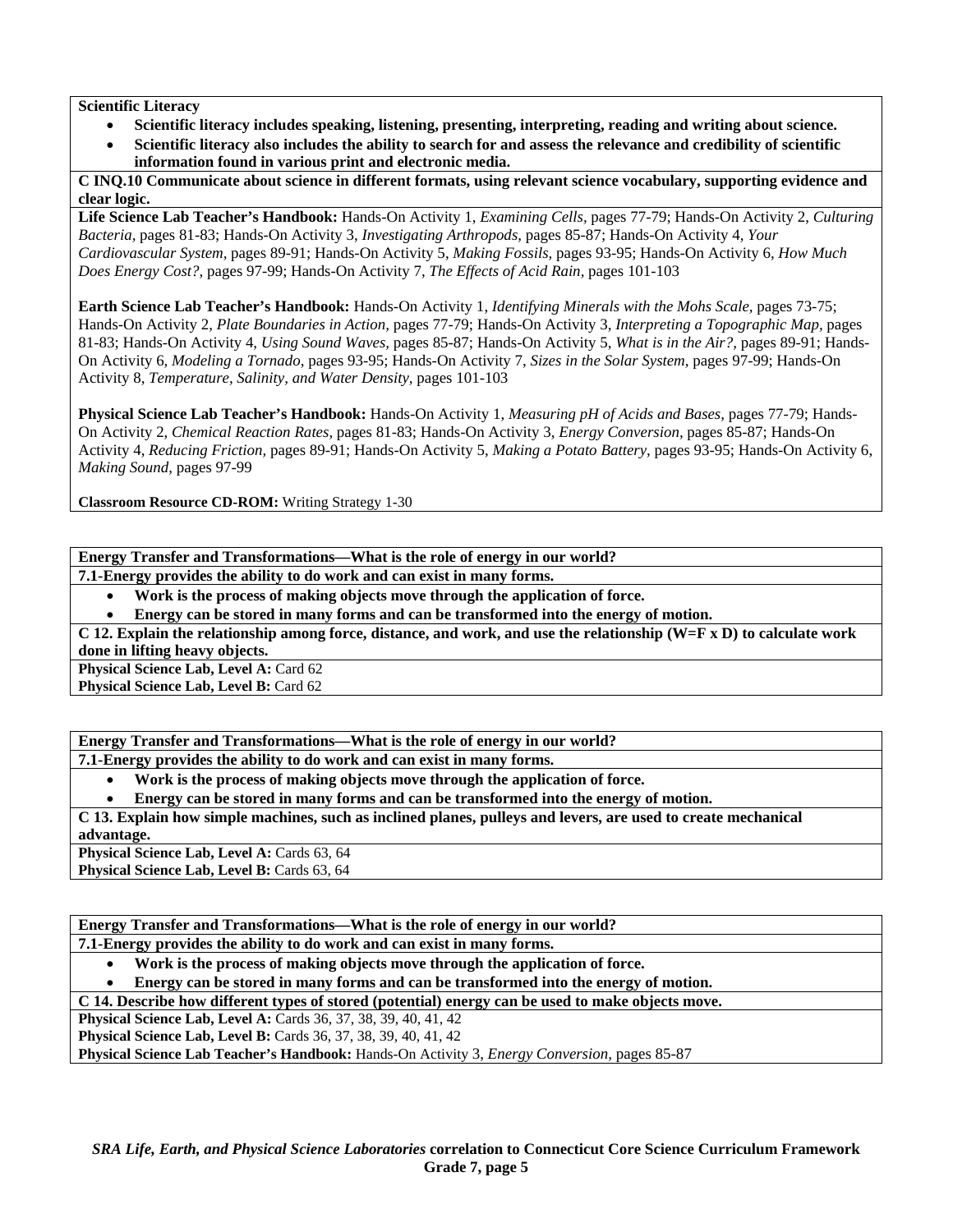**Structure and Function—How are organisms structured to ensure efficiency and survival? 7.2-Many organisms, including humans, have specialized organ systems that interact with each other to maintain dynamic internal balance.** 

• **All organisms are composed of one or more cells; each cell carries on life-sustaining functions.** 

• **Multicellular organisms need specialized structures and systems to perform basic life functions.** 

**C 15. Describe the basic structures of an animal cell, including nucleus, cytoplasm, mitochondria and cell membrane, and how they function to support life.** 

**Life Science Lab, Level A: Cards 5, 6, 7, 8, 9, 10** 

**Life Science Lab, Level B:** Cards 5, 6, 7, 8, 9, 10

**Life Science Lab Teacher's Handbook:** Hands-On Activity 1, *Examining Cells,* pages 77-79

**Structure and Function—How are organisms structured to ensure efficiency and survival?** 

**7.2-Many organisms, including humans, have specialized organ systems that interact with each other to maintain dynamic internal balance.** 

• **All organisms are composed of one or more cells; each cell carries on life-sustaining functions.** 

• **Multicellular organisms need specialized structures and systems to perform basic life functions.** 

**C 16. Describe the structures of the human digestive, respiratory, and circulatory systems, and explain how they function to bring oxygen and nutrients to the cells and expel waste materials.** 

**Life Science Lab, Level A: Cards 47, 48, 50, 51, 52** 

**Life Science Lab, Level B: Cards 47, 48, 50, 51, 52** 

**Life Science Lab Teacher's Handbook:** Hands-On Activity 4, *Your Cardiovascular System,* pages 89-91

**Structure and Function—How are organisms structured to ensure efficiency and survival?** 

**7.2-Many organisms, including humans, have specialized organ systems that interact with each other to maintain dynamic internal balance.** 

• **All organisms are composed of one or more cells; each cell carries on life-sustaining functions.** 

• **Multicellular organisms need specialized structures and systems to perform basic life functions.** 

**C 17. Explain how the human musculo-skeletal system supports the body and allows movement.** 

Life Science Lab, Level A: Cards 53, 55

Life Science Lab, Level B: Cards 53, 55

**Energy in the Earth's Systems—How do external and internal sources of energy affect the Earth's systems? 7.3-Landforms are the result of the interaction of constructive and destructive forces over time.** 

• **Volcanic activity and the folding and faulting of rock layers during the shifting of the Earth's crust affect the formation of mountains, ridges, and valleys.** 

• **Glaciation, weathering and erosion change the Earth's surface by moving earth materials from place to place.** 

**C 18. Describe how folded and faulted rock layers provide evidence of the gradual up and down motion of the Earth's crust.** 

**Earth Science Lab, Level A: Cards 11, 12, 13, 14, 15, 16** 

**Earth Science Lab, Level B:** Cards 11, 12, 13, 14, 15, 16

**Earth Science Lab Teacher's Handbook:** Hands-On Activity 2, *Plate Boundaries in Action,* pages 77-79

**Energy in the Earth's Systems—How do external and internal sources of energy affect the Earth's systems? 7.3-Landforms are the result of the interaction of constructive and destructive forces over time.** 

- **Volcanic activity and the folding and faulting of rock layers during the shifting of the Earth's crust affect the formation of mountains, ridges, and valleys.**
- **Glaciation, weathering and erosion change the Earth's surface by moving earth materials from place to place.**

**C 19. Explain how glaciation, weathering and erosion create and shape valleys and floodplains.** 

**Earth Science Lab, Level A:** Cards 21, 22, 24, 25, 26, 27, 28 **Earth Science Lab, Level B:** Cards 21, 22, 24, 25, 26, 27, 28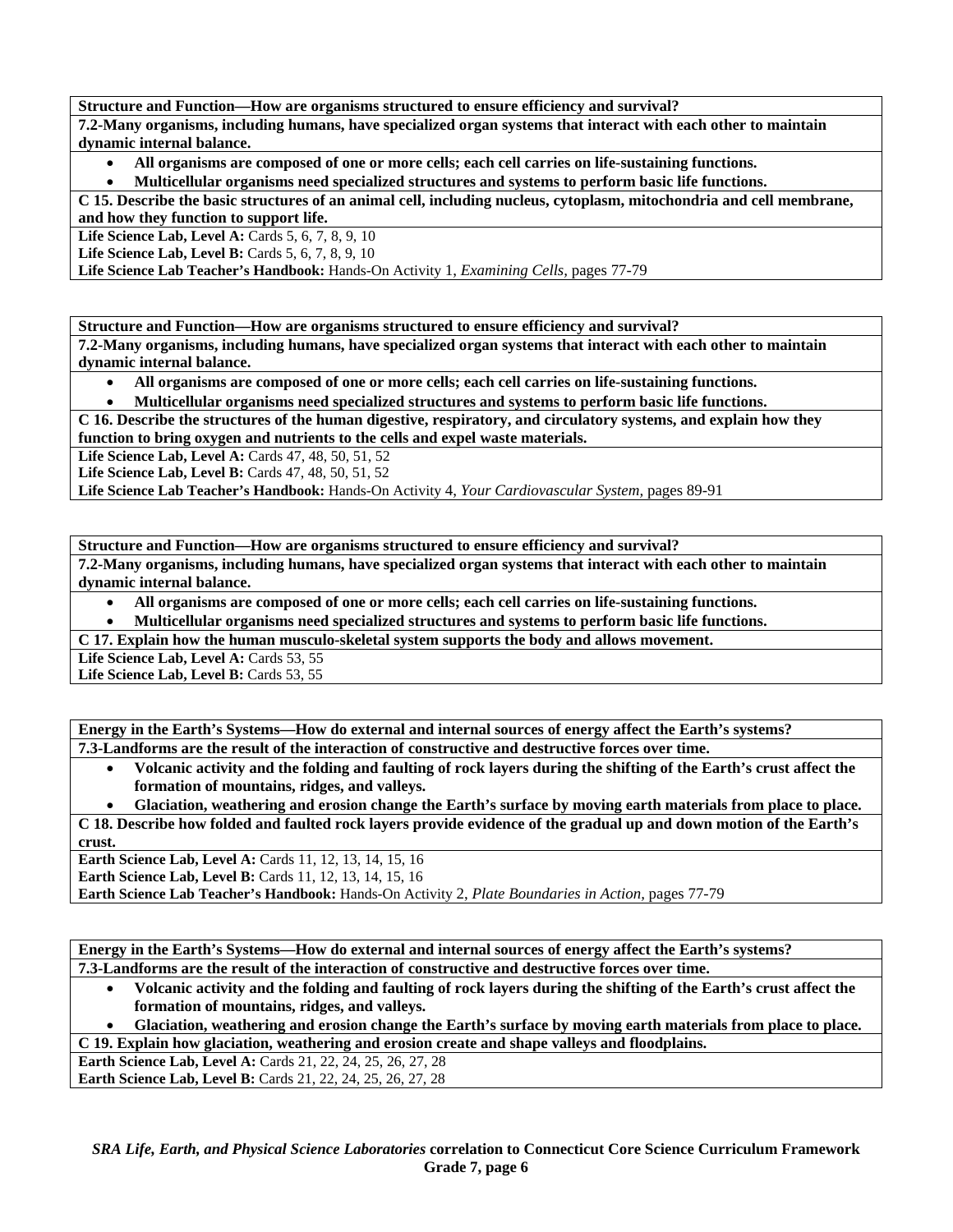**Energy in the Earth's Systems—How do external and internal sources of energy affect the Earth's systems? 7.3-Landforms are the result of the interaction of constructive and destructive forces over time.** 

- **Volcanic activity and the folding and faulting of rock layers during the shifting of the Earth's crust affect the formation of mountains, ridges, and valleys.**
- **Glaciation, weathering and erosion change the Earth's surface by moving earth materials from place to place.**

**C 20. Explain how the boundaries of tectonic plates can be inferred from the location of earthquakes and volcanoes.** 

**Earth Science Lab, Level A: Cards 15, 16, 17, 88** 

**Earth Science Lab, Level B: Cards 15, 16, 17, 88** 

**Science and Technology in Society—How do science and technology affect the quality of our lives? 7.4-Technology allows us to improve food production and preservation, thus improving our ability to meet the nutritional needs of growing populations.** 

• **Various microbes compete with humans for the same sources of food.** 

**C 21. Describe how freezing, dehydration, pickling, and irradiation prevent food spoilage caused by microbes.**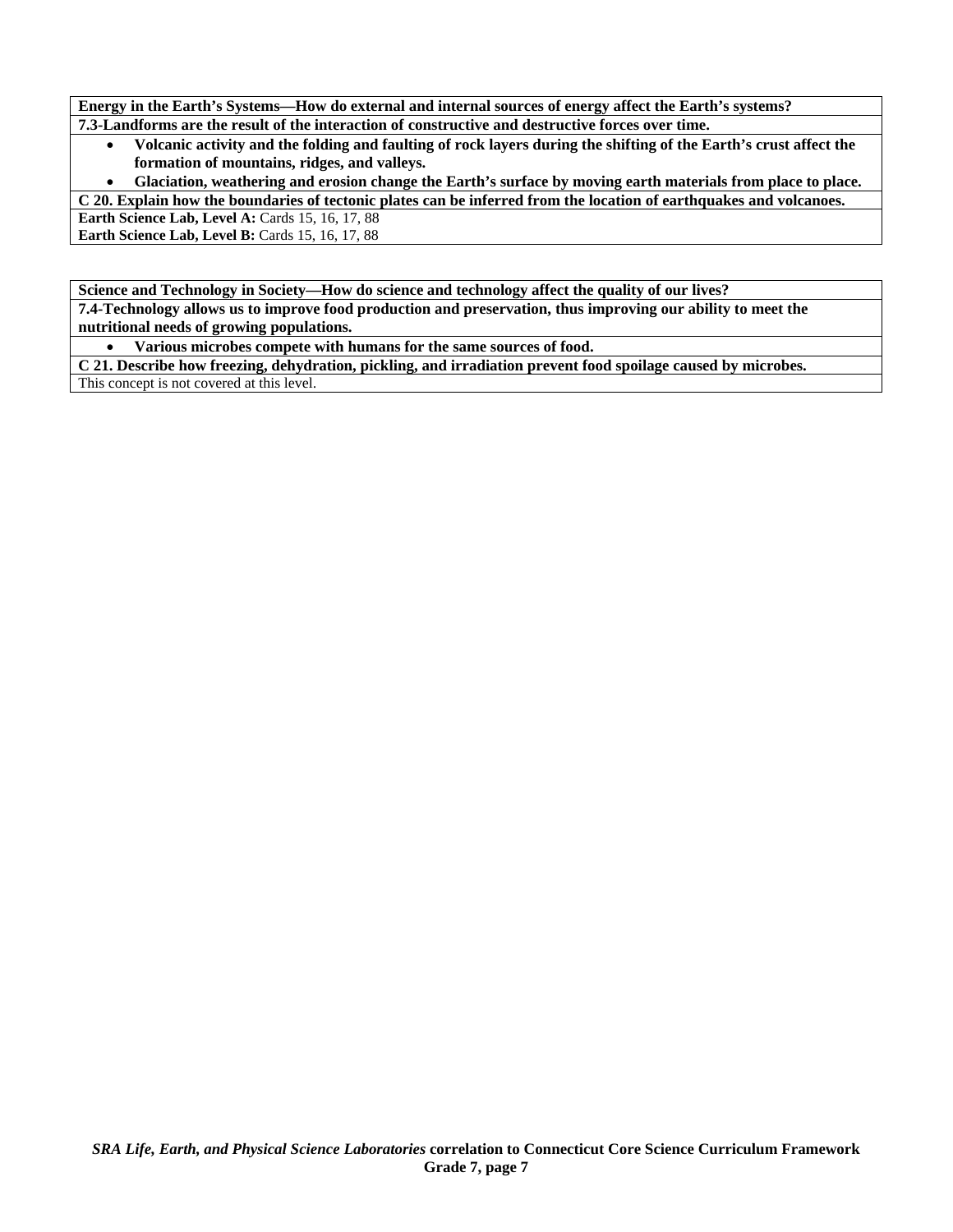# *SRA Life, Earth, and Physical Science Laboratories*  **correlation to Connecticut Core Science Curriculum Framework Grade 8**

*SRA Life, Earth, and Physical Science Laboratories* provide core science content in an alternate reading format. Each *SRA Science Lab* contains 180 Science Cards covering key science concepts and vocabulary. Each lab covers 90 different science topics presented at two different reading levels to meet varied student abilities. The *Teacher's Handbook* includes hands-on inquiry activities as well as vocabulary building exercises. The *Classroom Resource CD-ROM* includes Writing Strategies in Science along with tests and vocabulary games.

#### **Scientific Inquiry**

- **Scientific inquiry is a thoughtful and coordinated attempt to search out, describe, explain, and predict natural phenomena.**
- **Scientific inquiry progresses through a continuous process of questioning, data collection, analysis and interpretation.**
- **Scientific inquiry requires the sharing o f findings and ideas for critical review by colleagues and other scientists.**
- **C INQ.1 Identify questions that can be answered through scientific investigation.**

**Life Science Lab Teacher's Handbook:** Hands-On Activity 1, *Examining Cells,* pages 77-79; Hands-On Activity 2, *Culturing Bacteria,* pages 81-83; Hands-On Activity 3, *Investigating Arthropods,* pages 85-87; Hands-On Activity 4, *Your Cardiovascular System,* pages 89-91; Hands-On Activity 5, *Making Fossils,* pages 93-95; Hands-On Activity 6, *How Much Does Energy Cost?,* pages 97-99; Hands-On Activity 7, *The Effects of Acid Rain,* pages 101-103

**Earth Science Lab Teacher's Handbook:** Hands-On Activity 1, *Identifying Minerals with the Mohs Scale,* pages 73-75; Hands-On Activity 2, *Plate Boundaries in Action,* pages 77-79; Hands-On Activity 3, *Interpreting a Topographic Map,* pages 81-83; Hands-On Activity 4, *Using Sound Waves,* pages 85-87; Hands-On Activity 5, *What is in the Air?,* pages 89-91; Hands-On Activity 6, *Modeling a Tornado,* pages 93-95; Hands-On Activity 7, *Sizes in the Solar System,* pages 97-99; Hands-On Activity 8, *Temperature, Salinity, and Water Density,* pages 101-103

**Physical Science Lab Teacher's Handbook:** Hands-On Activity 1, *Measuring pH of Acids and Bases,* pages 77-79; Hands-On Activity 2, *Chemical Reaction Rates,* pages 81-83; Hands-On Activity 3, *Energy Conversion,* pages 85-87; Hands-On Activity 4, *Reducing Friction,* pages 89-91; Hands-On Activity 5, *Making a Potato Battery,* pages 93-95; Hands-On Activity 6, *Making Sound,* pages 97-99

**Classroom Resource CD-ROM:** Writing Strategy 15

**Scientific Literacy** 

- **Scientific literacy includes speaking, listening, presenting, interpreting, reading and writing about science.**
- **Scientific literacy also includes the ability to search for and assess the relevance and credibility of scientific information found in various print and electronic media.**

**C INQ.2 Read, interpret, and examine the credibility of scientific claims in different sources of information.**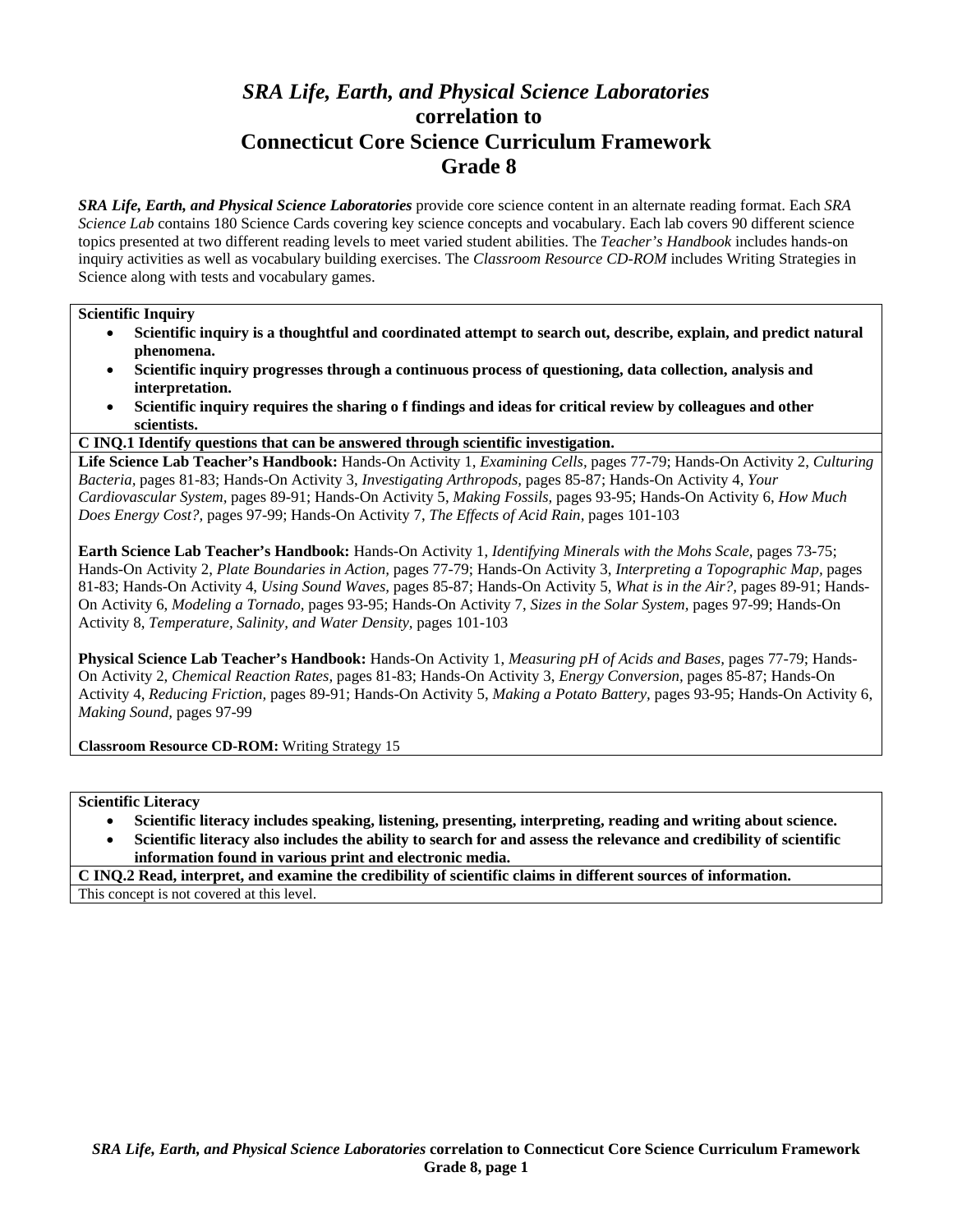- **Scientific inquiry is a thoughtful and coordinated attempt to search out, describe, explain, and predict natural phenomena.**
- **Scientific inquiry progresses through a continuous process of questioning, data collection, analysis and interpretation.**
- **Scientific inquiry requires the sharing o f findings and ideas for critical review by colleagues and other scientists.**
- **C INQ.3 Design and conduct appropriate types of scientific investigations to answer different questions.**

**Life Science Lab Teacher's Handbook:** Hands-On Activity 1, *Examining Cells,* pages 77-79; Hands-On Activity 2, *Culturing Bacteria,* pages 81-83; Hands-On Activity 3, *Investigating Arthropods,* pages 85-87; Hands-On Activity 4, *Your Cardiovascular System,* pages 89-91; Hands-On Activity 5, *Making Fossils,* pages 93-95; Hands-On Activity 6, *How Much Does Energy Cost?,* pages 97-99; Hands-On Activity 7, *The Effects of Acid Rain,* pages 101-103

**Earth Science Lab Teacher's Handbook:** Hands-On Activity 1, *Identifying Minerals with the Mohs Scale,* pages 73-75; Hands-On Activity 2, *Plate Boundaries in Action,* pages 77-79; Hands-On Activity 3, *Interpreting a Topographic Map,* pages 81-83; Hands-On Activity 4, *Using Sound Waves,* pages 85-87; Hands-On Activity 5, *What is in the Air?,* pages 89-91; Hands-On Activity 6, *Modeling a Tornado,* pages 93-95; Hands-On Activity 7, *Sizes in the Solar System,* pages 97-99; Hands-On Activity 8, *Temperature, Salinity, and Water Density,* pages 101-103

**Physical Science Lab Teacher's Handbook:** Hands-On Activity 1, *Measuring pH of Acids and Bases,* pages 77-79; Hands-On Activity 2, *Chemical Reaction Rates,* pages 81-83; Hands-On Activity 3, *Energy Conversion,* pages 85-87; Hands-On Activity 4, *Reducing Friction,* pages 89-91; Hands-On Activity 5, *Making a Potato Battery,* pages 93-95; Hands-On Activity 6, *Making Sound,* pages 97-99

**Classroom Resource CD-ROM:** Writing Strategy 15

**Scientific Inquiry** 

- **Scientific inquiry is a thoughtful and coordinated attempt to search out, describe, explain, and predict natural phenomena.**
- **Scientific inquiry progresses through a continuous process of questioning, data collection, analysis and interpretation.**
- **Scientific inquiry requires the sharing o f findings and ideas for critical review by colleagues and other scientists.**

**C INQ.4 Identify independent and dependent variables, and those variables that are kept constant, when designing an experiment.** 

**Life Science Lab Teacher's Handbook:** Hands-On Activity 7, *The Effects of Acid Rain,* pages 101-103

**Earth Science Lab Teacher's Handbook:** Hands-On Activity 8, *Temperature, Salinity, and Water Density,* pages 101-103

**Physical Science Lab Teacher's Handbook:** Hands-On Activity 2, *Chemical Reaction Rates,* pages 81-83

**Classroom Resource CD-ROM:** Writing Strategy 15, 24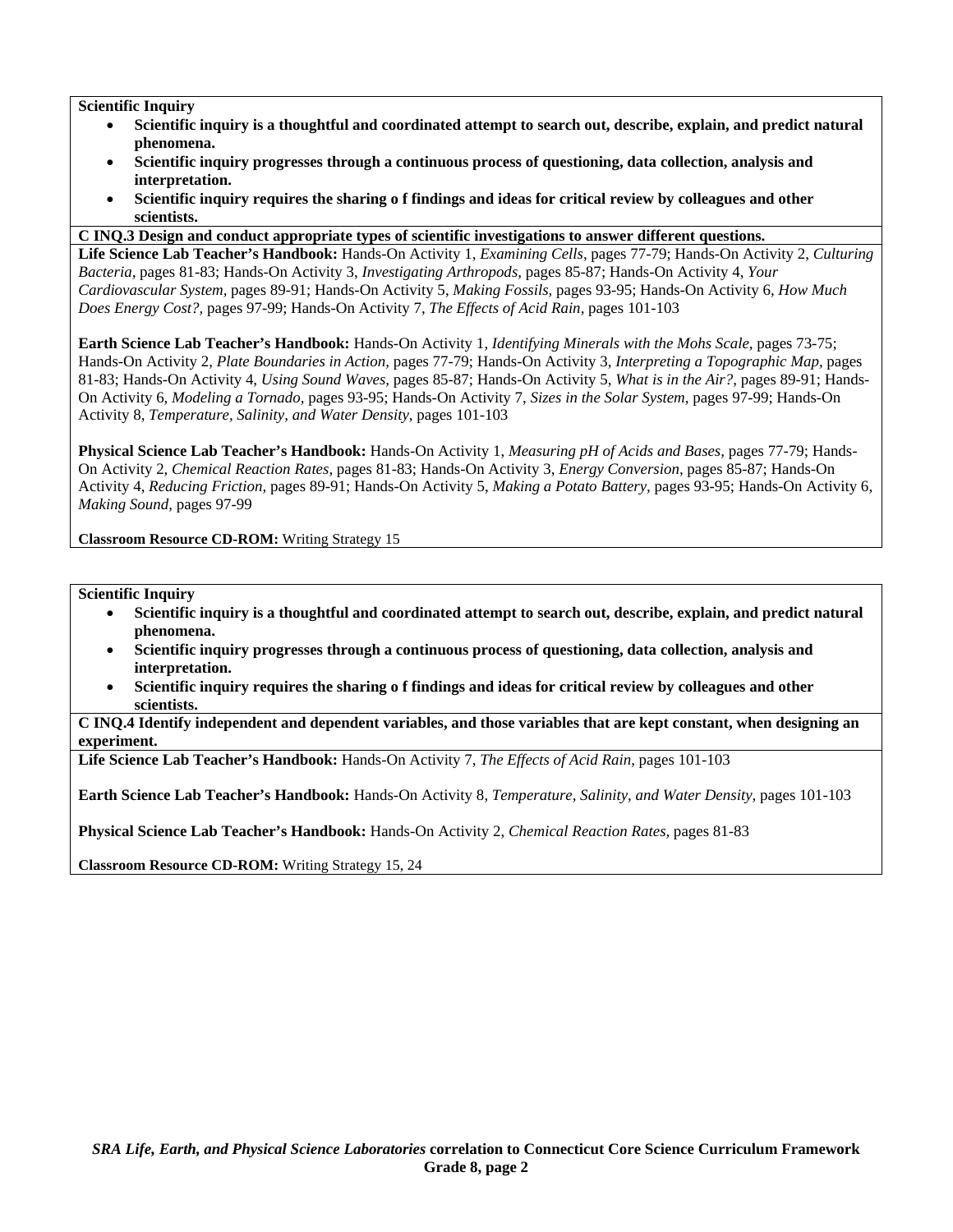- **Scientific inquiry is a thoughtful and coordinated attempt to search out, describe, explain, and predict natural phenomena.**
- **Scientific inquiry progresses through a continuous process of questioning, data collection, analysis and interpretation.**
- **Scientific inquiry requires the sharing o f findings and ideas for critical review by colleagues and other scientists.**

## **C INQ.5 Use appropriate tools and techniques to make observation and gather data.**

**Life Science Lab Teacher's Handbook:** Hands-On Activity 1, *Examining Cells,* pages 77-79; Hands-On Activity 2, *Culturing Bacteria,* pages 81-83; Hands-On Activity 3, *Investigating Arthropods,* pages 85-87; Hands-On Activity 4, *Your Cardiovascular System,* pages 89-91; Hands-On Activity 5, *Making Fossils,* pages 93-95; Hands-On Activity 6, *How Much Does Energy Cost?,* pages 97-99; Hands-On Activity 7, *The Effects of Acid Rain,* pages 101-103

**Earth Science Lab Teacher's Handbook:** Hands-On Activity 1, *Identifying Minerals with the Mohs Scale,* pages 73-75; Hands-On Activity 2, *Plate Boundaries in Action,* pages 77-79; Hands-On Activity 3, *Interpreting a Topographic Map,* pages 81-83; Hands-On Activity 4, *Using Sound Waves,* pages 85-87; Hands-On Activity 5, *What is in the Air?,* pages 89-91; Hands-On Activity 6, *Modeling a Tornado,* pages 93-95; Hands-On Activity 7, *Sizes in the Solar System,* pages 97-99; Hands-On Activity 8, *Temperature, Salinity, and Water Density,* pages 101-103

**Physical Science Lab Teacher's Handbook:** Hands-On Activity 1, *Measuring pH of Acids and Bases,* pages 77-79; Hands-On Activity 2, *Chemical Reaction Rates,* pages 81-83; Hands-On Activity 3, *Energy Conversion,* pages 85-87; Hands-On Activity 4, *Reducing Friction,* pages 89-91; Hands-On Activity 5, *Making a Potato Battery,* pages 93-95; Hands-On Activity 6, *Making Sound,* pages 97-99

**Classroom Resource CD-ROM:** Writing Strategy 2, 11, 24

## **Scientific Numeracy**

- **Scientific numeracy includes the ability to use mathematical operations and procedures to calculate, analyze and present scientific data and ideas.**
- **C INQ.6 Use mathematical operations to analyze and interpret data.**

**Life Science Lab Teacher's Handbook:** Hands-On Activity 2, *Culturing Bacteria,* pages 81-83; Hands-On Activity 4, *Your Cardiovascular System,* pages 89-91; Hands-On Activity 6, *How Much Does Energy Cost?,* pages 97-99; Hands-On Activity 7, *The Effects of Acid Rain,* pages 101-103

**Earth Science Lab Teacher's Handbook:** Hands-On Activity 1, *Identifying Minerals with the Mohs Scale,* pages 73-75; Hands-On Activity 3, *Interpreting a Topographic Map,* pages 81-83; Hands-On Activity 7, *Sizes in the Solar System,* pages 97- 99; Hands-On Activity 8, *Temperature, Salinity, and Water Density,* pages 101-103

**Physical Science Lab Teacher's Handbook:** Hands-On Activity 1, *Measuring pH of Acids and Bases,* pages 77-79; Hands-On Activity 2, *Chemical Reaction Rates,* pages 81-83; Hands-On Activity 3, *Energy Conversion,* pages 85-87; Hands-On Activity 4, *Reducing Friction,* pages 89-91; Hands-On Activity 6, *Making Sound,* pages 97-99

## **Scientific Inquiry**

- **Scientific inquiry is a thoughtful and coordinated attempt to search out, describe, explain, and predict natural phenomena.**
- **Scientific inquiry progresses through a continuous process of questioning, data collection, analysis and interpretation.**
- **Scientific inquiry requires the sharing o f findings and ideas for critical review by colleagues and other scientists.**

**C INQ.7 Identify and present relationships between variables in appropriate graphs.** 

**Life Science Lab Teacher's Handbook:** Hands-On Activity 4, *Your Cardiovascular System,* pages 89-91

**Earth Science Lab Teacher's Handbook:** Hands-On Activity 3, *Interpreting a Topographic Map,* pages 81-83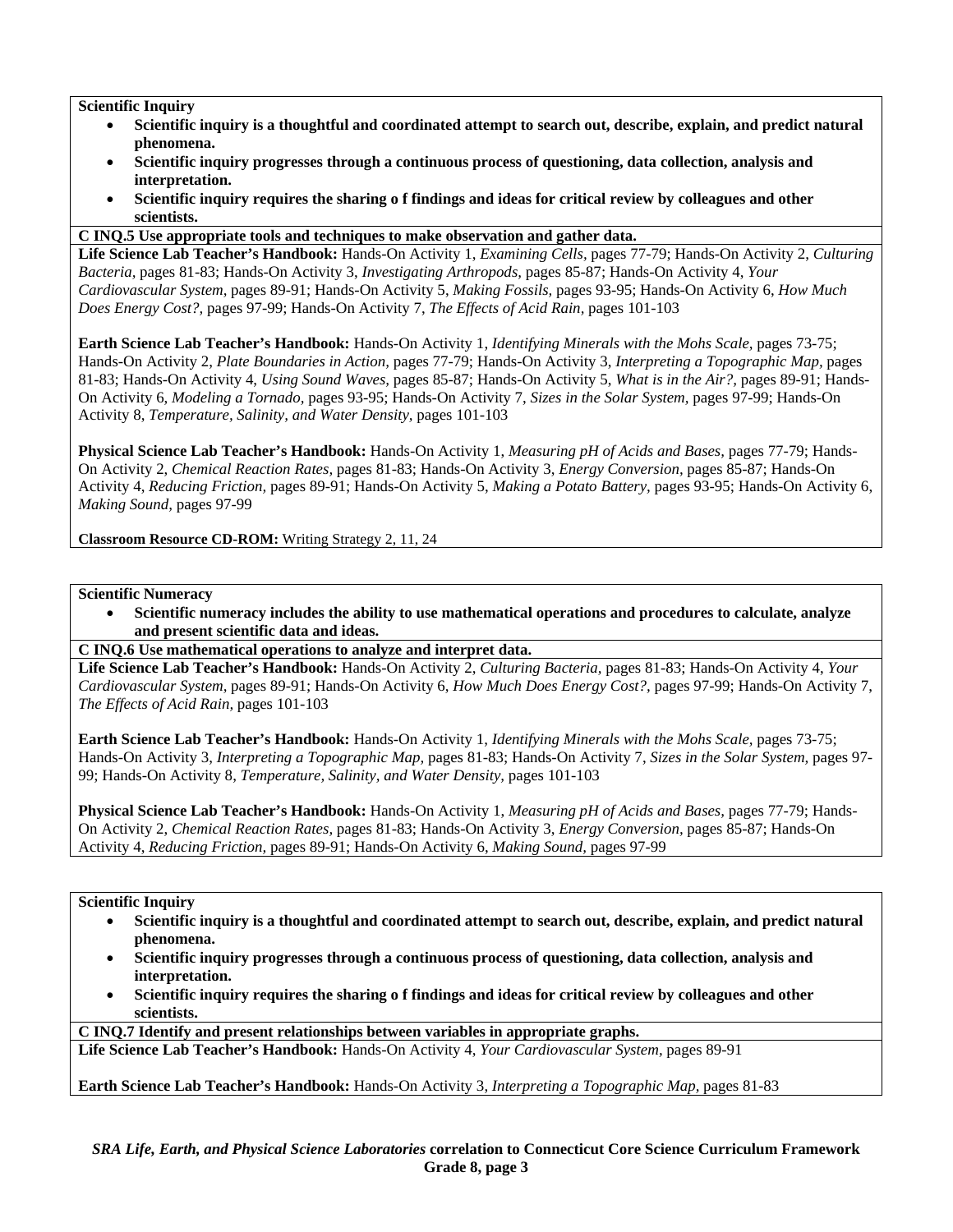- **Scientific inquiry is a thoughtful and coordinated attempt to search out, describe, explain, and predict natural phenomena.**
- **Scientific inquiry progresses through a continuous process of questioning, data collection, analysis and interpretation.**
- **Scientific inquiry requires the sharing o f findings and ideas for critical review by colleagues and other scientists.**

## **C INQ.8 Draw conclusions and identify sources of error.**

**Life Science Lab Teacher's Handbook:** Hands-On Activity 1, *Examining Cells,* pages 77-79; Hands-On Activity 2, *Culturing Bacteria,* pages 81-83; Hands-On Activity 3, *Investigating Arthropods,* pages 85-87; Hands-On Activity 4, *Your Cardiovascular System,* pages 89-91; Hands-On Activity 5, *Making Fossils,* pages 93-95; Hands-On Activity 6, *How Much Does Energy Cost?,* pages 97-99; Hands-On Activity 7, *The Effects of Acid Rain,* pages 101-103

**Earth Science Lab Teacher's Handbook:** Hands-On Activity 1, *Identifying Minerals with the Mohs Scale,* pages 73-75; Hands-On Activity 2, *Plate Boundaries in Action,* pages 77-79; Hands-On Activity 3, *Interpreting a Topographic Map,* pages 81-83; Hands-On Activity 4, *Using Sound Waves,* pages 85-87; Hands-On Activity 5, *What is in the Air?,* pages 89-91; Hands-On Activity 6, *Modeling a Tornado,* pages 93-95; Hands-On Activity 7, *Sizes in the Solar System,* pages 97-99; Hands-On Activity 8, *Temperature, Salinity, and Water Density,* pages 101-103

**Physical Science Lab Teacher's Handbook:** Hands-On Activity 1, *Measuring pH of Acids and Bases,* pages 77-79; Hands-On Activity 2, *Chemical Reaction Rates,* pages 81-83; Hands-On Activity 3, *Energy Conversion,* pages 85-87; Hands-On Activity 4, *Reducing Friction,* pages 89-91; Hands-On Activity 5, *Making a Potato Battery,* pages 93-95; Hands-On Activity 6, *Making Sound,* pages 97-99

**Classroom Resource CD-ROM:** Writing Strategy 18

#### **Scientific Inquiry**

- **Scientific inquiry is a thoughtful and coordinated attempt to search out, describe, explain, and predict natural phenomena.**
- **Scientific inquiry progresses through a continuous process of questioning, data collection, analysis and interpretation.**
- **Scientific inquiry requires the sharing o f findings and ideas for critical review by colleagues and other scientists.**

#### **C INQ.9 Provide explanations to investigated problems or questions.**

**Life Science Lab Teacher's Handbook:** Hands-On Activity 1, *Examining Cells,* pages 77-79; Hands-On Activity 2, *Culturing Bacteria,* pages 81-83; Hands-On Activity 3, *Investigating Arthropods,* pages 85-87; Hands-On Activity 4, *Your Cardiovascular System,* pages 89-91; Hands-On Activity 5, *Making Fossils,* pages 93-95; Hands-On Activity 6, *How Much Does Energy Cost?,* pages 97-99; Hands-On Activity 7, *The Effects of Acid Rain,* pages 101-103

**Earth Science Lab Teacher's Handbook:** Hands-On Activity 1, *Identifying Minerals with the Mohs Scale,* pages 73-75; Hands-On Activity 2, *Plate Boundaries in Action,* pages 77-79; Hands-On Activity 3, *Interpreting a Topographic Map,* pages 81-83; Hands-On Activity 4, *Using Sound Waves,* pages 85-87; Hands-On Activity 5, *What is in the Air?,* pages 89-91; Hands-On Activity 6, *Modeling a Tornado,* pages 93-95; Hands-On Activity 7, *Sizes in the Solar System,* pages 97-99; Hands-On Activity 8, *Temperature, Salinity, and Water Density,* pages 101-103

**Physical Science Lab Teacher's Handbook:** Hands-On Activity 1, *Measuring pH of Acids and Bases,* pages 77-79; Hands-On Activity 2, *Chemical Reaction Rates,* pages 81-83; Hands-On Activity 3, *Energy Conversion,* pages 85-87; Hands-On Activity 4, *Reducing Friction,* pages 89-91; Hands-On Activity 5, *Making a Potato Battery,* pages 93-95; Hands-On Activity 6, *Making Sound,* pages 97-99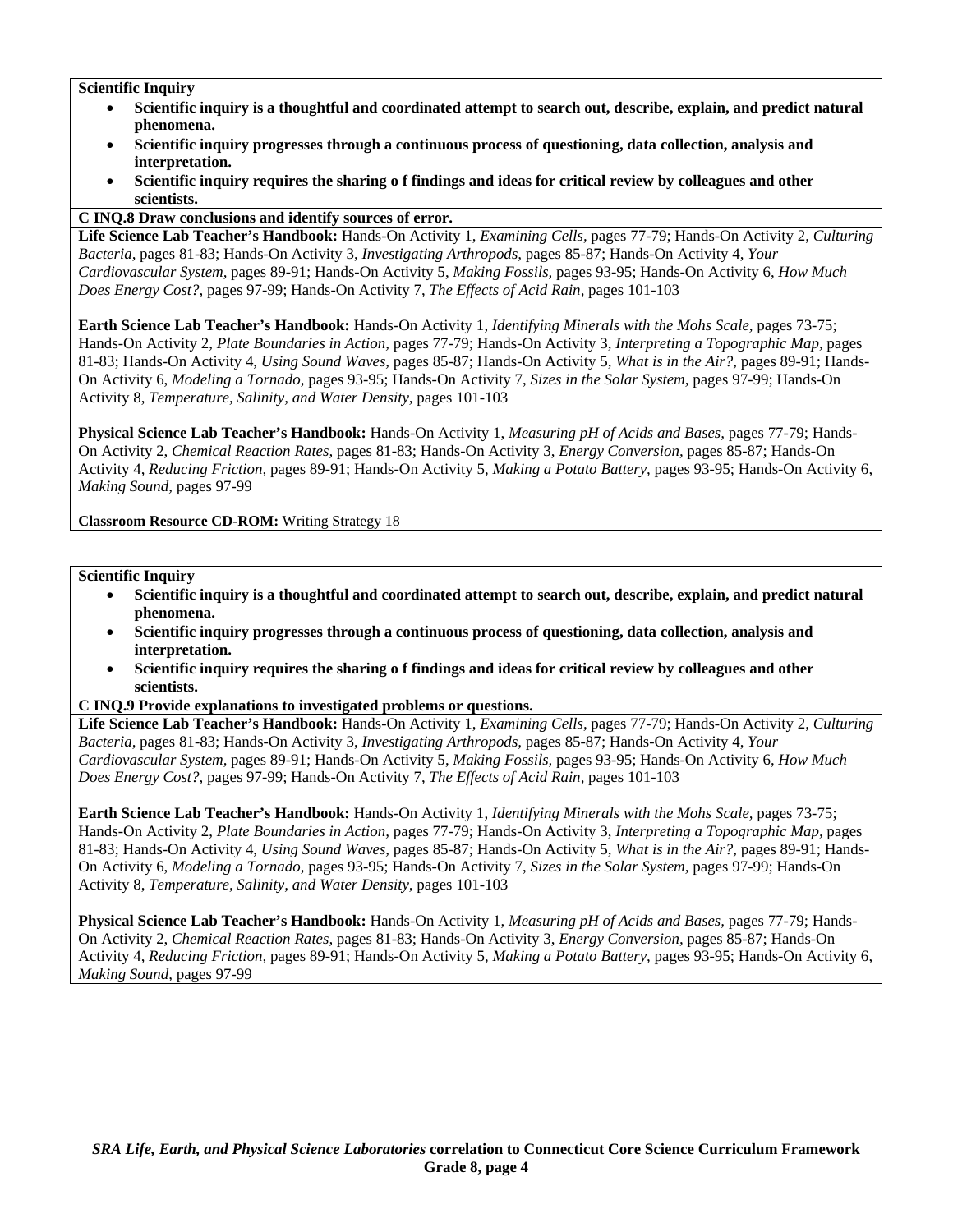#### **Scientific Literacy**

- **Scientific literacy includes speaking, listening, presenting, interpreting, reading and writing about science.**
- **Scientific literacy also includes the ability to search for and assess the relevance and credibility of scientific information found in various print and electronic media.**

**C INQ.10 Communicate about science in different formats, using relevant science vocabulary, supporting evidence and clear logic.** 

**Life Science Lab Teacher's Handbook:** Hands-On Activity 1, *Examining Cells,* pages 77-79; Hands-On Activity 2, *Culturing Bacteria,* pages 81-83; Hands-On Activity 3, *Investigating Arthropods,* pages 85-87; Hands-On Activity 4, *Your Cardiovascular System,* pages 89-91; Hands-On Activity 5, *Making Fossils,* pages 93-95; Hands-On Activity 6, *How Much Does Energy Cost?,* pages 97-99; Hands-On Activity 7, *The Effects of Acid Rain,* pages 101-103

**Earth Science Lab Teacher's Handbook:** Hands-On Activity 1, *Identifying Minerals with the Mohs Scale,* pages 73-75; Hands-On Activity 2, *Plate Boundaries in Action,* pages 77-79; Hands-On Activity 3, *Interpreting a Topographic Map,* pages 81-83; Hands-On Activity 4, *Using Sound Waves,* pages 85-87; Hands-On Activity 5, *What is in the Air?,* pages 89-91; Hands-On Activity 6, *Modeling a Tornado,* pages 93-95; Hands-On Activity 7, *Sizes in the Solar System,* pages 97-99; Hands-On Activity 8, *Temperature, Salinity, and Water Density,* pages 101-103

**Physical Science Lab Teacher's Handbook:** Hands-On Activity 1, *Measuring pH of Acids and Bases,* pages 77-79; Hands-On Activity 2, *Chemical Reaction Rates,* pages 81-83; Hands-On Activity 3, *Energy Conversion,* pages 85-87; Hands-On Activity 4, *Reducing Friction,* pages 89-91; Hands-On Activity 5, *Making a Potato Battery,* pages 93-95; Hands-On Activity 6, *Making Sound,* pages 97-99

**Classroom Resource CD-ROM:** Writing Strategy 1-30

**Forces and Motion—What makes objects move the way they do?** 

**8.1-An object's inertia causes it to continue moving the way it is moving unless it is acted upon by a force to change its motion.** 

- **The motion of an object can be describe by its position, direction of motion and speed.**
- **An unbalanced force acting on an object changes its speed and/or direction of motion.**
- **Objects moving in circles must experiences force acting toward the center.**

**C 22. Calculate the average speed of a moving object and illustrate the motion of objects in graphs of distance over time.** 

**Physical Science Lab, Level A: Cards 51, 52** Physical Science Lab, Level B: Cards 51, 52

**Forces and Motion—What makes objects move the way they do?** 

**8.1-An object's inertia causes it to continue moving the way it is moving unless it is acted upon by a force to change its motion.** 

- **The motion of an object can be describe by its position, direction of motion and speed.**
- **An unbalanced force acting on an object changes its speed and/or direction of motion.**

• **Objects moving in circles must experiences force acting toward the center.** 

**C 23. Describe the qualitative relationships among force, mass, and changes in motion.** 

**Physical Science Lab, Level A: Cards 53, 54, 55, 56, 57 Physical Science Lab, Level B: Cards 53, 54, 55, 56, 57**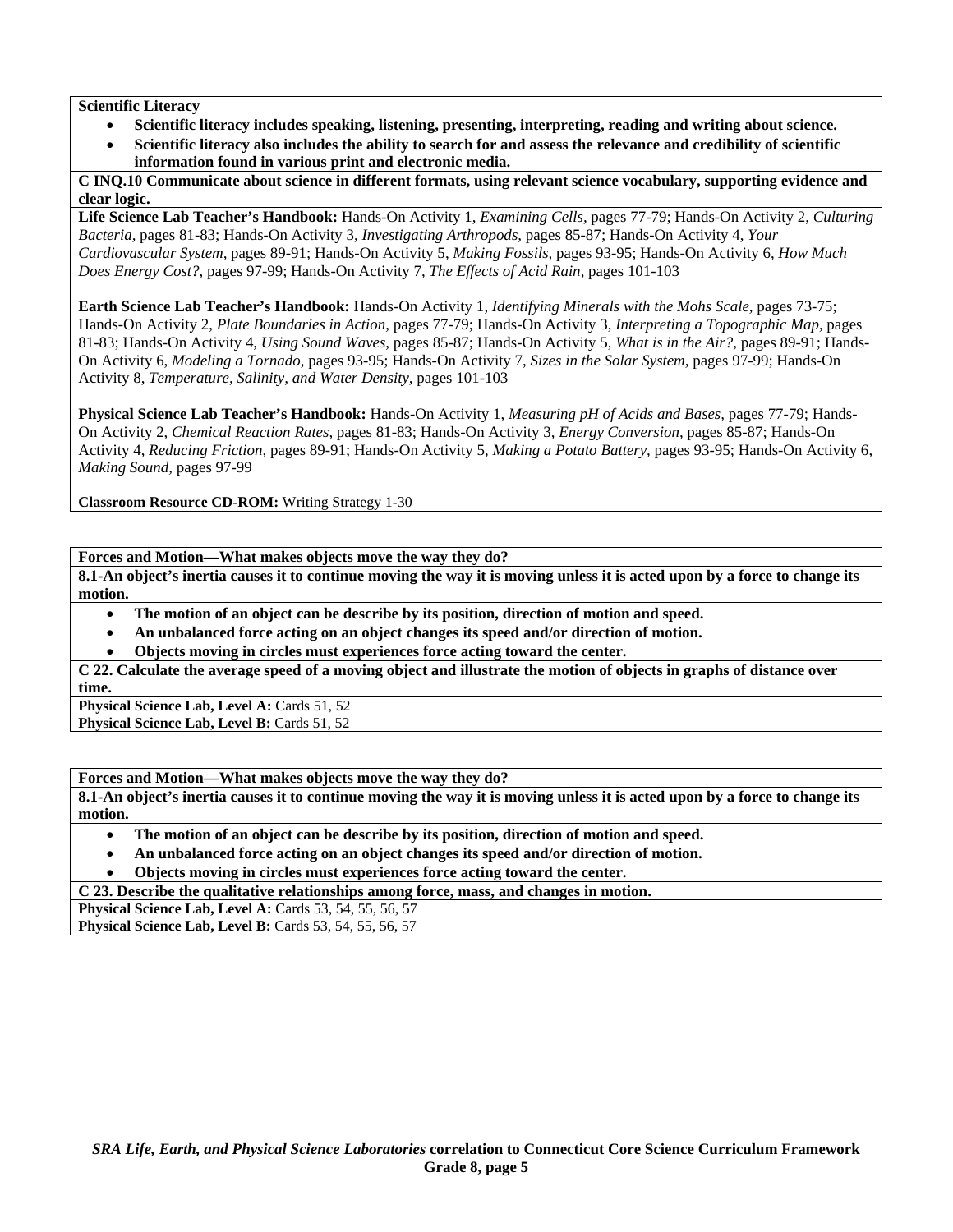**Forces and Motion—What makes objects move the way they do?** 

**8.1-An object's inertia causes it to continue moving the way it is moving unless it is acted upon by a force to change its motion.** 

- **The motion of an object can be describe by its position, direction of motion and speed.**
- **An unbalanced force acting on an object changes its speed and/or direction of motion.**
- **Objects moving in circles must experiences force acting toward the center.**

**C 24. Describe the forces acting on an object moving in a circular path.** 

**Physical Science Lab, Level A:** Cards 54, 55, 56, 57, 58, 59

**Physical Science Lab, Level B:** Cards 54, 55, 56, 57, 58, 59

**Heredity and Evolution—What processes are responsible for life's unity and diversity?** 

**8.2-Reproduction is a characteristic of living systems and it is essential for the continuation of every species.** 

• **Heredity is the passage of genetic information from one generation to another.** 

• **Some of the characteristics of an organism are inherited and some result from interactions with the environment.** 

**C 25. Explain the similarities and differences in cell division in somatic and germ cells.** 

**Life Science Lab, Level A: Cards 10, 60, 61** 

**Life Science Lab, Level B: Cards 10, 60, 61** 

**Heredity and Evolution—What processes are responsible for life's unity and diversity?** 

**8.2-Reproduction is a characteristic of living systems and it is essential for the continuation of every species.** 

- **Heredity is the passage of genetic information from one generation to another.**
- **Some of the characteristics of an organism are inherited and some result from interactions with the environment.**

**C 26. Describe the structure and function of the male and female human reproductive systems, including the process of egg and sperm production.** 

Life Science Lab, Level A: Cards 58, 61, 62, 63, 64

Life Science Lab, Level B: Cards 58, 61, 62, 63, 64

**Heredity and Evolution—What processes are responsible for life's unity and diversity?** 

**8.2-Reproduction is a characteristic of living systems and it is essential for the continuation of every species.** 

- **Heredity is the passage of genetic information from one generation to another.**
- **Some of the characteristics of an organism are inherited and some result from interactions with the environment.**

**C 27. Describe how genetic information is organized in genes on chromosomes, and explain sex determination in humans.** 

**Life Science Lab, Level A: Cards 10, 61, 62, 63, 64** Life Science Lab, Level B: Cards 10, 61, 62, 63, 64

**Energy in the Solar System—How does the position of Earth in the solar system affect conditions on our planet? 8.3-The solar system is composed of planets and other objects that orbit the sun.** 

• **Gravity is the force that governs the motions of objects in the solar system.** 

• **The motion of the Earth and moon to the sun causes daily, monthly, and yearly cycles on Earth.** 

**C 28. Explain the effect of gravity on the orbital movement of planets in the solar system.** 

**Earth Science Lab, Level A: Card 68 Earth Science Lab, Level B: Card 68** 

Physical Science Lab, Level A: Cards 57, 59 Physical Science Lab, Level B: Cards 57, 59